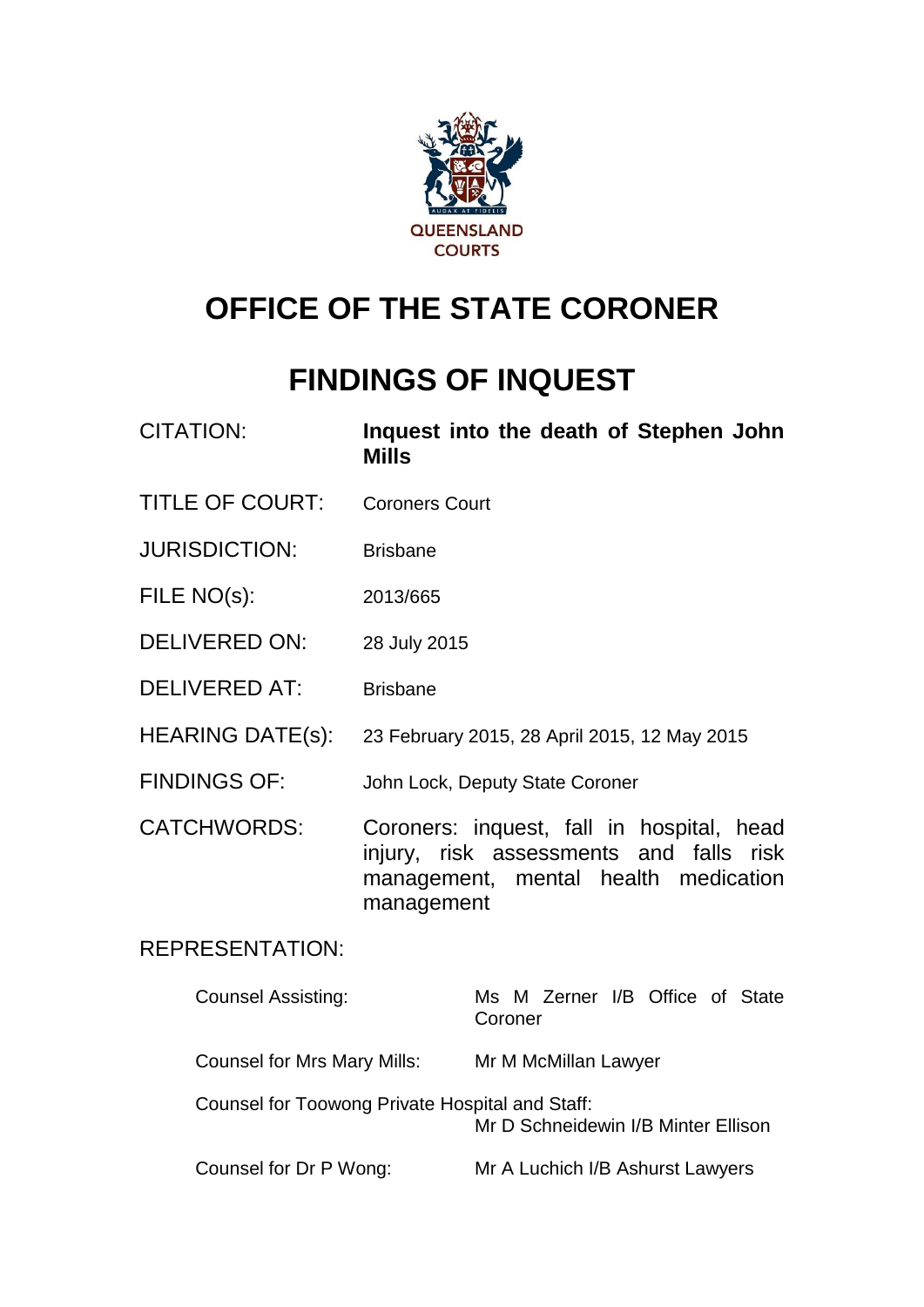# **Introduction**

- 1. Stephen John Mills was aged 57. He suffered from bipolar affective disorder for which he had been treated for the past 20 years.
- 2. In 2012 he commenced receiving treatment in Queensland under the care of Dr Patrick Wong, who consulted out of the Toowong Private Hospital (TPH).
- 3. He was admitted to the TPH on 1 February 2013 suffering a further major depressive episode.
- 4. During the evening of 17 February 2013 he had a fall on the ward. He was transferred to the Royal Brisbane and Women's Hospital (RBWH) for an assessment. It was discovered that he had suffered a bilateral frontal contusion with a large traumatic subarachnoid haemorrhage. Despite aggressive treatment he continued to deteriorate and after consultation with his family, treatment was discontinued on 20 February 2013 and he died. As a result his death was reported to the Office of the State Coroner.
- 5. Mr Mills' family made a complaint to the Health Quality and Complaints Commission (HQCC). The TPH identified a number of service improvements and process changes and conducted a Root Cause Analysis, which also identified a number of failings centred on falls risk management.
- 6. My office commissioned an independent expert report by Dr Storor, consultant psychiatrist. He noted that a formal falls risk assessment was not documented on his admission preceding the death and there were a number of problems regarding visual and physical observations, and other concerns regarding the appropriate management plan.
- 7. Mr Mills' family remain concerned regarding the events that led up to his death and subsequent treatment after he fell. The family applied for an inquest and a decision was made to hold an inquest.
- 8. At a pre-inquest hearing held on 23 February 2015 the following issues for the inquest were determined:–
	- $\bullet$  findings as required by s. 45(2) of the Coroners Act 2003
	- whether the management by the TPH in relation to the care of the deceased from 1 February 2013 to 18 February 2013 was appropriate and adequate
	- whether the management and treatment by Dr Wong of the deceased from 1 February 2013 to 18 February 2013 was appropriate and adequate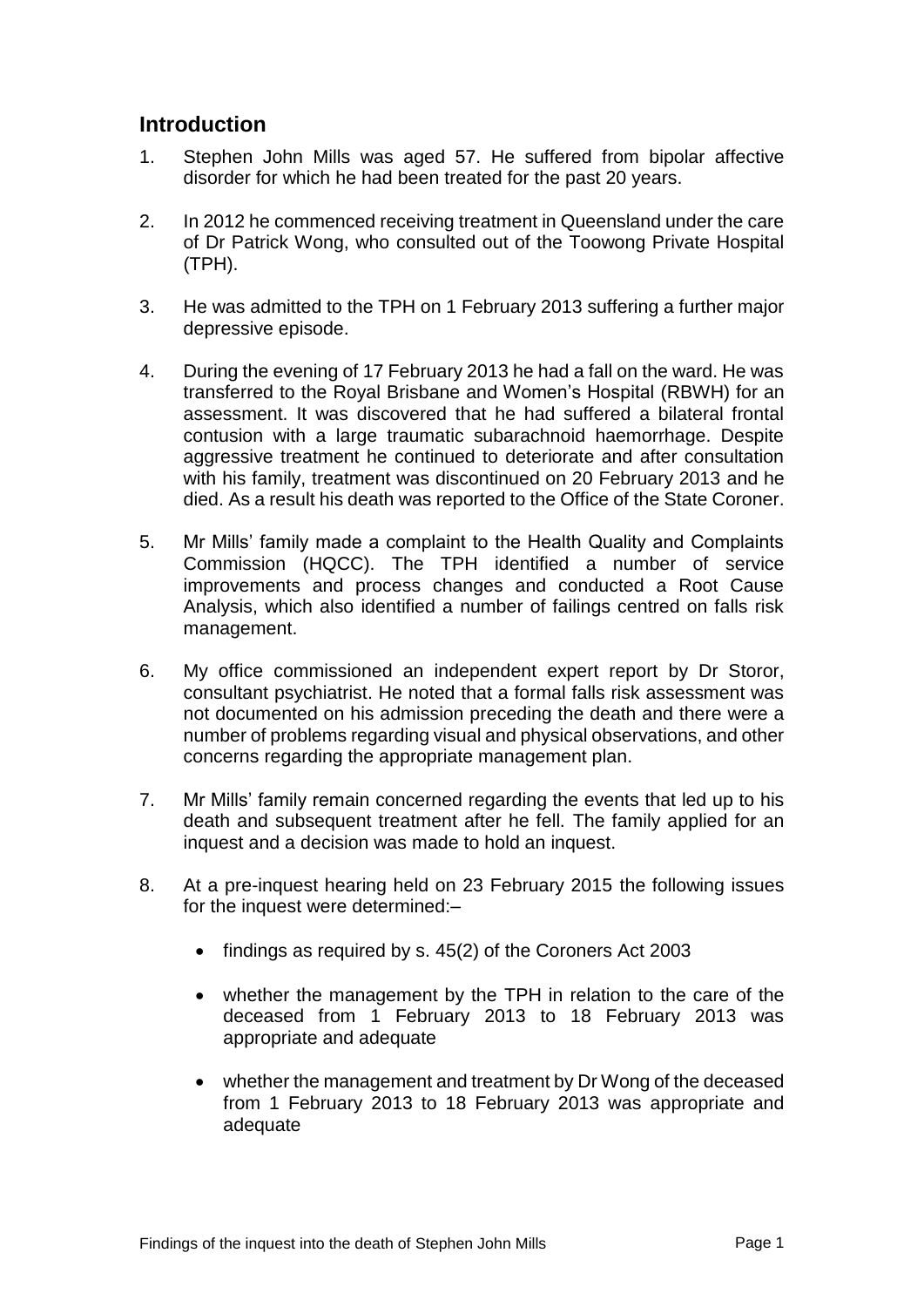• the adequacy of the policies and procedures of the TPH in relation to the care of the deceased.

# **Family concerns**

- 9. Mrs Mary Mills provided a statement and gave evidence at the inquest. She described her husband as a man of great standing, a true gentleman with a great sense of humour. He was always thinking of others and would offer help when needed.
- 10. Mr Mills' family made a complaint to the HQCC. In general, this complaint was related to the care provided by Dr Wong and the TPH. Subsequently the HQCC referred the matter back to the coroner for a decision on further investigation.
- 11. The family have concerns the fall was due to inappropriate medication being administered. They also question conflicting advice regarding his lithium medication and being taken off this medication because it was at a toxic level. These issues are now addressed in the report of Dr Storor.
- 12. Mr Mills had returned from an enjoyable week's holiday with family in early January 2013 and struggled with bouts of tiredness, which saw him needing to sleep in the day. They believe this was as a result of the particular medication, Risperdal (risperidone) that he was prescribed.
- 13. On 5 January he had a scheduled appointment with Dr Wong and asked if the medication could be reduced. Dr Wong agreed and this appeared to have an immediate impact. His condition slowly deteriorated on a gradual slow decline. He made contact with Dr Wong who then prescribed him Lovan, an antidepressant. There was no improvement and after further advice Dr Wong increased this medication.
- 14. Mrs Mills noticed signs that Mr Mills was deteriorating, and reluctantly encouraged her husband to return to TPH. Mr Mills was then admitted on 1 February 2013 for what was thought to be a short stay.
- 15. On a previous visit to TPH on 13 August 2012, Mr Mills fell and was transported to Wesley Private Hospital. This resulted in a bleed to his brain, which the neurologists said was not serious. During his stay he had a defibrillator inserted. The family believe that one of the reasons he fell was that his bipolar condition was treated in isolation at TPH.
- 16. The family also said they had received conflicting reports about the fall that caused his death and as to whether it was witnessed or unwitnessed. The family had concerns as to why Mr Mills had to get out of bed to seek water. When he was at home and once he had taken his medications at night, Mr Mills did not get out of bed until the early hours to use the bathroom. He never got out of bed to get water. The family also have concerns as to the timing of the events the night he fell, whether first aid was provided immediately and in particular when Dr Wong was contacted and the ambulance called.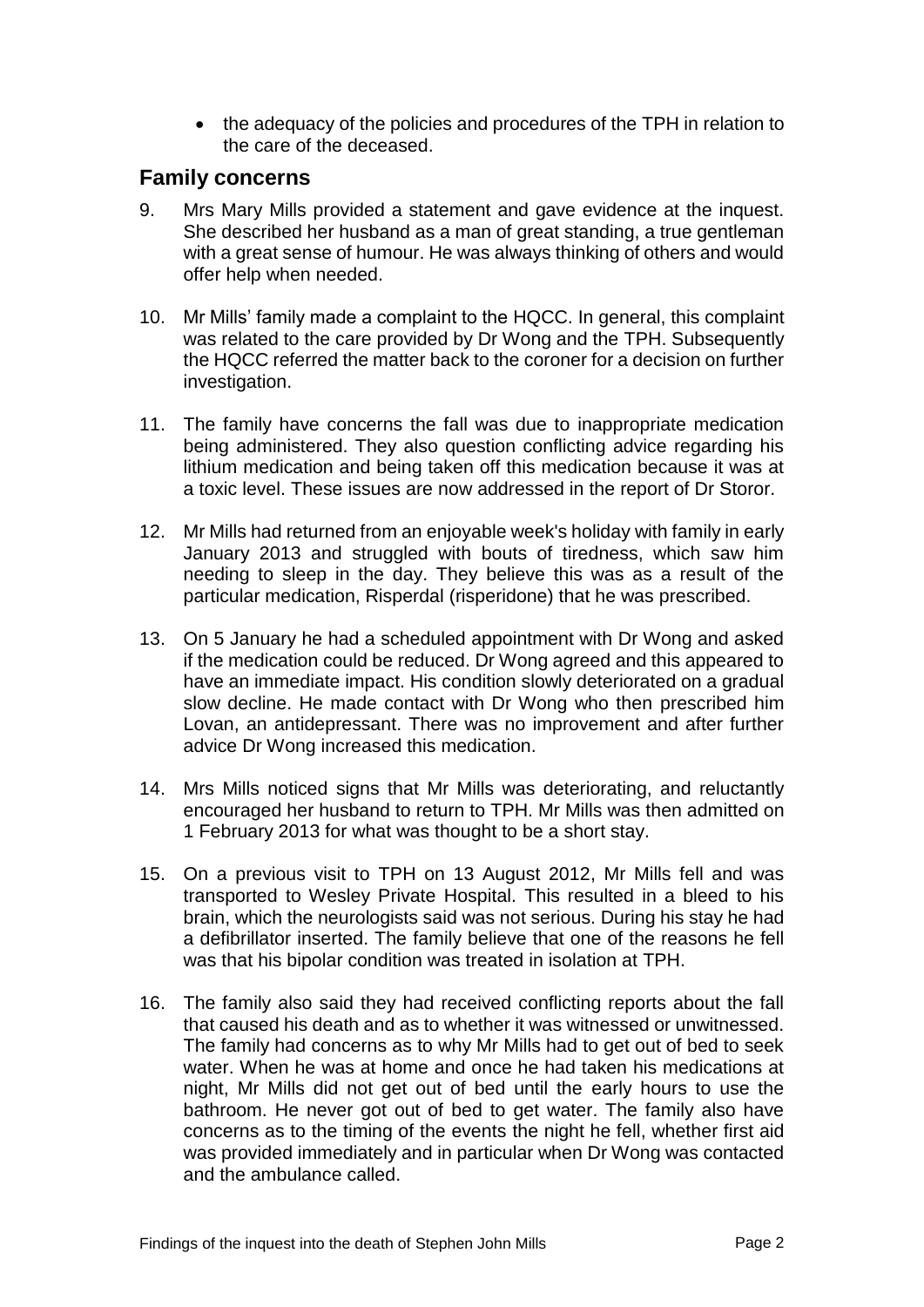- 17. Of particular concern is that the first Mrs Mills knew of the fall was when she retrieved two missed call messages from the RBWH just before 6am. She immediately telephoned TPH and believes she spoke to a female nurse who informed her about the fall. She does not recall speaking to a male nurse (RN Laurie). She is also certain she did not take a telephone call from Dr Wong that morning.
- 18. Early on the hospital apologised to the family for staff not contacting Mrs Mills at the time of the incident, offering no excuse as to why there was no contact and explained that it was an error and should not have happened.
- 19. Mrs Mills also states that she was not informed by Dr Wong or hospital staff that her husband was experiencing tremors, was not eating and was not showering or looking after himself with respect to his appearance. She noticed his appearance at the RBWH and he looked terrible. Being unkempt was one of the recognisable signs for her of deterioration in her husband and if she had known of this she would have immediately attended at TPH.
- 20. In the TPH response to the HQCC it stated that it is unknown why Mr Mills got out of bed and walked to the water cooler that night. Nursing staff reported that Mr Mills had his own water bottle beside his bed at the time of the incident. The shift coordinator of the morning shift of 18 February 2013 assisted in packing up his belongings and recalls the water bottle being beside the bed.
- 21. The family believe that TPH has not provided a duty of care to that which was expected. They question whether Mr Mills' treatment was looked at from a holistic point of view or in isolation.

# **Medical history and events leading up to death**

- 22. Mr Mills' past medical history included a myocardial infarct (heart attack) in 2004 with a coronary artery bypass graft surgery x2, subarachnoid haemorrhage in July 2012, further coronary artery disease with a stent inserted in 2012, hypothyroidism and longstanding bipolar adjustive disorder. There was a prior history of suicide attempt and suicidal ideation.
- 23. Dr Margaret Harper had treated him in Sydney for his psychiatric condition for most of the time. In 2012, Mr Mills and his family decided to seek treatment in Queensland, it being closer to where they now lived in NSW.
- 24. Dr Wong first began treating him on 25 July 2012 after Mr Mills' general practitioner referred him to the TPH. At the time he was experiencing a major depressive episode and suffering from a manic episode.
- 25. An entry in the medical records during this admission noted Mr Mills had a blackout and a resulting fall. He was transferred to the Wesley Hospital and had a pacemaker fitted for an atrio-ventricular block. He was transferred back to the TPH and discharged on 31 August 2012.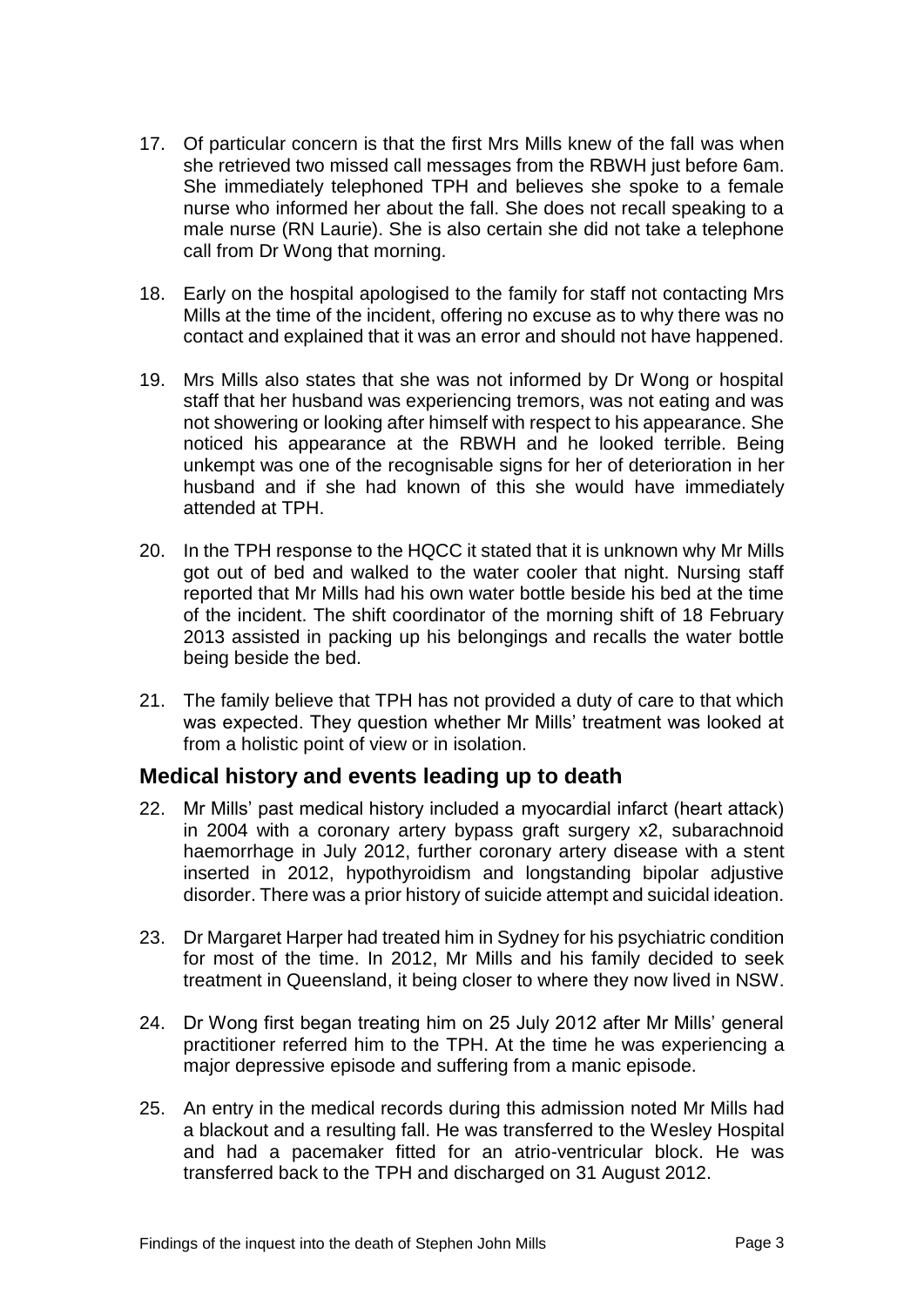- 26. Mr Mills was readmitted to the TPH on 25 October 2012 for the treatment of a hypomanic episode. He was discharged on 16 November 2012 having improved with treatment.
- 27. Mr Mills was readmitted as a voluntary patient on 1 February 2013 suffering a further major depressive episode. He was in a poor mental health state, lacking motivation, refusing to mobilise and resisting food and fluid.
- 28. On 15 February 2013, Dr Wong discussed the possibility of Electroconvulsive Therapy (ECT) as there had been a poor response to medical intervention. Mr Mills told Dr Wong he was not keen for this and Mrs Mills also said her husband would not agree to this. In any event it is apparent Dr Wong organised for a physician, Dr Ringrose, to examine him and also asked for a second opinion from a psychiatrist, Dr Josh Geffen. Before that second opinion could occur Mr Mills had the fall on the ward.
- 29. At around 11.50pm (there is some difference in the evidence as to the exact time) on 17 February 2013, it was reported he had a fall. Registered Nurses Anne Lipman, James Laurie, Robert Monaghan and Jackie Keyes stated they were all at the nurses' station. They heard a loud noise from the water cooler area located two metres from the nurses' station.
- 30. On investigating, the nurses all say they found Mr Mills lying on the floor having what appeared to be a Grand Mal seizure. It was reported that this lasted up to 5-6 minutes, but it could have been a matter of a few minutes. The nurses say they protected his head and put him in the recovery position. They checked his observations and noted he had vomited and was sweating profusely.
- 31. The nursing staff all agreed Dr Wong was contacted by telephone and he considered Mr Mills should be transferred to the RBWH. Queensland Ambulance Services (QAS) were contacted and transported him to RBWH.
- 32. All of the nursing staff agreed they had authority to make a decision as to transfer without speaking with the medical staff. RN Laurie made the call to Dr Wong and says he did so to check if there was any history of seizures that could be passed on to the QAS and RBWH. Based on Dr Wong's telephone records, it is apparent this call was made at 12.17am and lasted 52 seconds.
- 33. QAS records indicate it was called at 12.21am and that the ambulance arrived at the scene at 12.33am. The patient was loaded at 12.53am and arrived at RBWH at 1.03am.
- 34. Mr Mills was intubated in the Emergency Department. He was assessed as having a decreased level of consciousness secondary to an intracranial haemorrhage, or to analgesia. An urgent CT scan showed a bilateral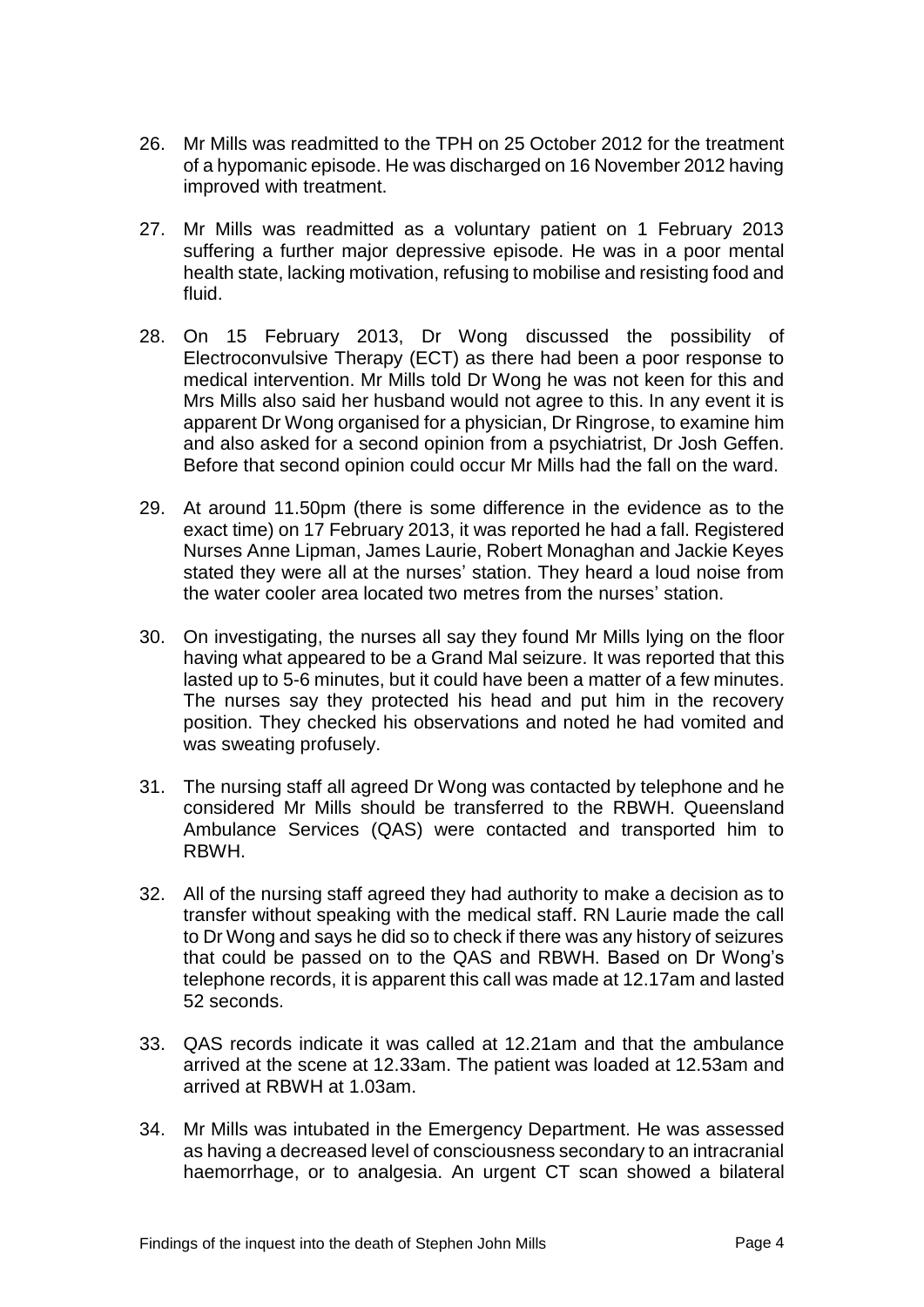frontal contusion with a large traumatic subarachnoid haemorrhage. He was taken to the operating theatre for a right frontal external ventricular drain (EVD) insertion.

- 35. Post EVD insertion he was admitted to the intensive care unit at RBWH. Medical notes query whether he had a seizure and then fell or whether it was primarily an injury as a result of a mechanical fall.
- 36. He was kept sedated. A further CT scan revealed extensive progression of bi-frontal contusions and a new left frontal bleed. The EVD was not draining and a blood clot was noticed. An attempt at unblocking the EVD under sterile conditions was unsuccessful. It was considered he was not a candidate for evacuation of haematomas or craniectomy. The old EVD was removed and a new EVD inserted.
- 37. His condition continued to deteriorate despite maximal care. The family were expressing concerns about what had happened prior to the admission to RBWH.
- 38. Mr Mills had suffered a severe traumatic brain injury secondary to a fall but the mechanism was unclear. He had underlying ischaemic heart disease with a defibrillator in situ and was on aspirin. Multiple family meetings took place and they were advised that the clinical signs were consistent with brain death. Organ donation was consented to. He died on 20 February 2013.

## **Autopsy results**

- 39. Mr Mill's family requested an external examination only and an external autopsy examination was ordered given the clinical picture. Toxicology testing of admission blood samples taken at RBWH and a review of the medical notes was also requested. Toxicology of blood samples taken at 1.35am on 18 February showed the presence of antipsychotic and antidepressant drugs at insignificant concentrations. Lithium was not found.
- 40. A post-mortem CT scan was consistent with the scan taken in hospital. This showed subarachnoid and subdural haemorrhage and bilateral frontal and temporal haemorrhagic contusions. There was a 3mm midline shift to the right. There was an undisplaced occipital skull fracture. Dr Olumbe stated in evidence that these injuries were consistent with a fall backwards causing fracture to the skull with a contrecoup effect reverberating through the brain causing damage in the opposite frontal lobe.
- 41. The cause of death was due to a head injury as a result of a fall with coronary atherosclerosis and complete heart block with a cardioverterdefibrillator in situ as significant contributing conditions.
- 42. In his conclusion, Dr Olumbe states: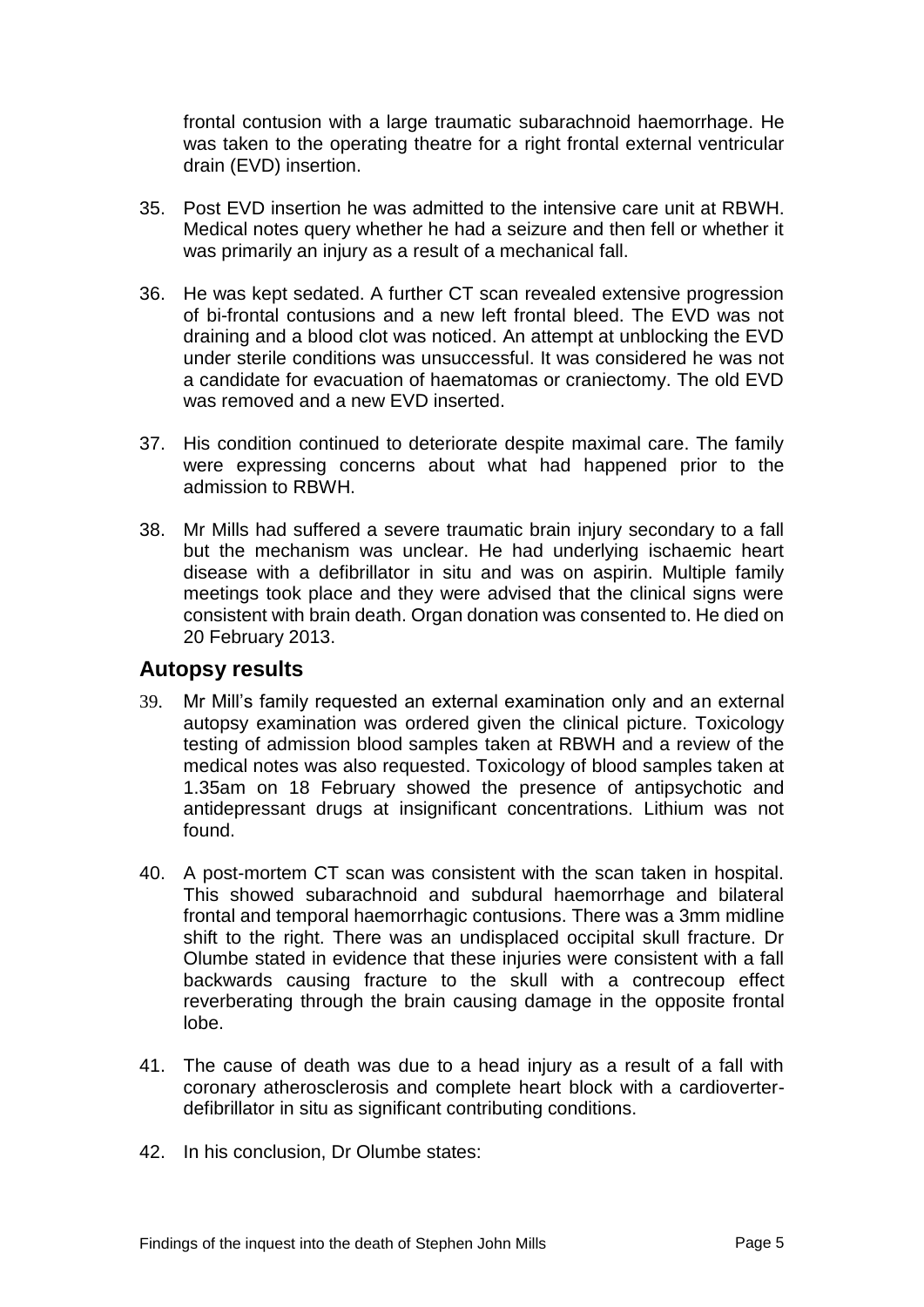*The immediate cause of death was increased intracranial pressure consequent to head injury following a fall. It was not possible to verify whether the fall was consequent to a natural disease or accidental. However he had multiple cardiovascular conditions which could have predisposed him to a syncopal attack (transient loss of consciousness with an inability to maintain postural tone) leading to a fall.*

# **The investigation and inquest evidence**

# *Evidence of Dr Patrick Wong*

- 43. Dr Wong understood Mr Mills had been suffering a Major Depressive Episode since November 2011 and had been receiving treatment for the condition at a clinic in Sydney with minimal improvement. He was not responsive to four courses of Electroconvulsive Therapy (ECT) at the Sydney clinic and he sought a second opinion.
- 44. Dr Wong began treating Mr Mills on 25 July 2012 when he was referred to the TPH by his GP.
- 45. On 13 August 2012, Mr Mills had a fall and it was arranged for him to be transferred to the Wesley Hospital where he had an implantable cardioverter-defibrillator inserted. He returned to the TPH for further treatment on 21 August 2012 and was well enough to be discharged on 31 August 2012.
- 46. Mr Mills was readmitted on 25 October 2012 suffering a manic episode. He was concerned about the imminent death of his father from cancer and reported having suicidal ideation but no intent or plan. His father passed away during this admission and his manic state improved with treatment and he was discharged on 16 November 2012.
- 47. Mr Mills was readmitted as a voluntary patient on 1 February 2013 suffering a further Major Depressive Episode. When admitted he was taking Seroquel XR, Efexor, aspirin, bisoprolol, Crestor, Isosorbide mononitrate, Perindopril, lithium and sodium valproate.
- 48. On admission it was noted that his mood was low and he was reported to stay in bed all day and was expressing suicidal ideation. His appetite was low and he had hyper-insomnia. Dr Wong increased Efexor on 3 February to 75mg twice daily and on 5 February the dose was increased to 450mg per day. Dr Wong stated in evidence that Mr Mills came in somewhat dishevelled and more depressed than during his admission in January. He had reasonable insight as Mr Mills agreed he was depressed.
- 49. On 6 February, Dr Wong stated Mr Mills appeared better and he prescribed dexamphetamine 5mg in the morning for augmentation of his antidepressant medication. This increased to 10mg on 7 February 2013. His BP was taken daily and he was encouraged to mobilise from bed.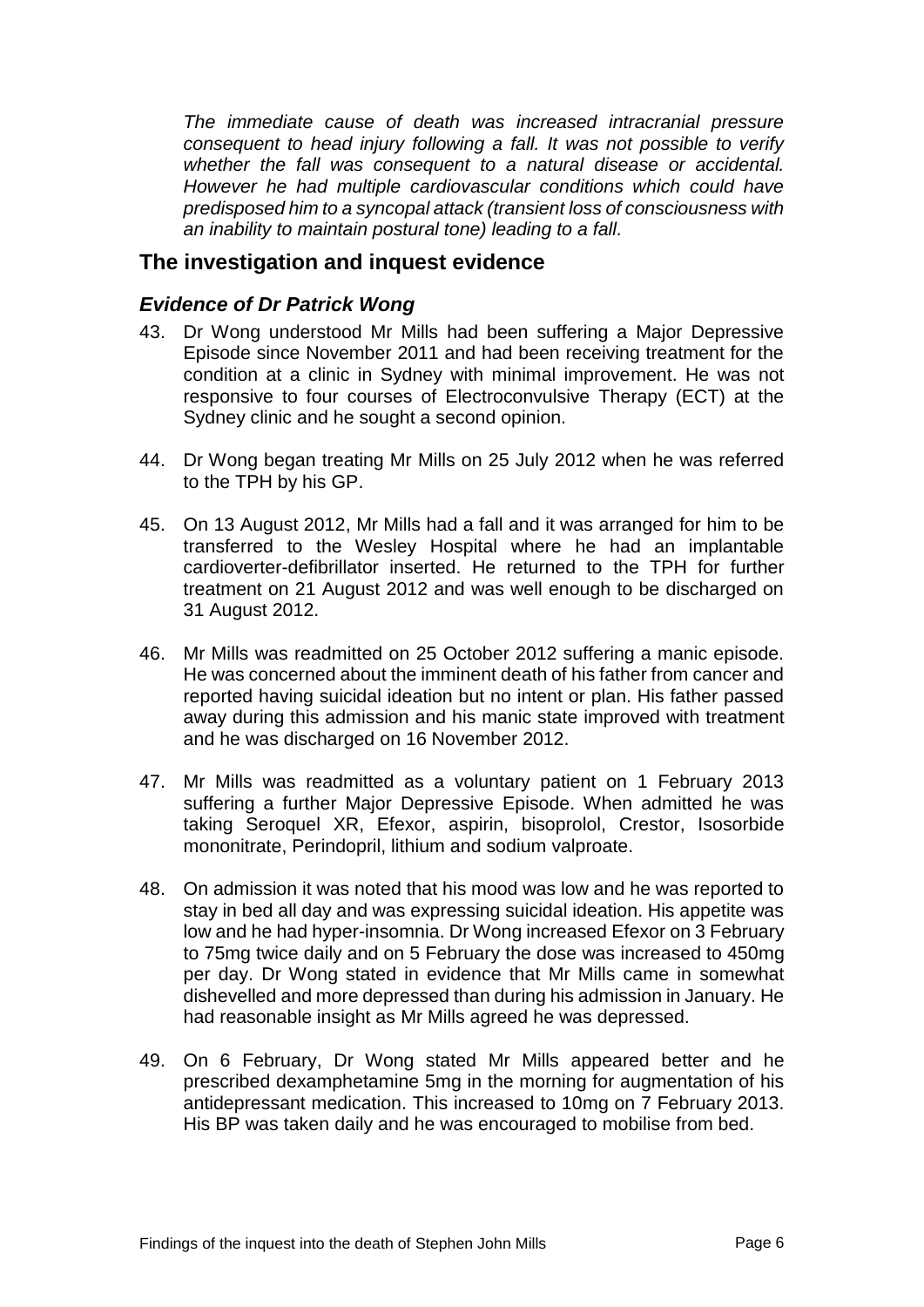- 50. In his evidence Dr Wong stated that the lack of mobility particularly concerned him as immobility in mental health patients was well known to exacerbate cognitive impairment due to depression as well as physical well-being. It was certainly not therapeutically beneficial to prevent him from getting out of bed. As far as he was aware Mr Mills was not mobilising on his own unless he was with staff. When he was observed by him to mobilise he was not 100% steady but was moving quite quickly.
- 51. On 8 February, Mr Mills was lacking in energy and motivation and Dr Wong removed the morning dose of Seroquel XR for the next day. On 9 February, he was informed that Mr Mills was having increased tremors and unsteady gait.
- 52. On 9 February, Dr Wong noted the long-term history of tremor, which had been reviewed by neurologists but no cause was found. Dr Wong prescribed diazepam 2mg in the morning for the tremor. Mr Mills was again encouraged to mobilise out of bed. Dr Wong discussed the possibility of ECT but Mr Mills said that this had not been successful in a past admission.
- 53. On 11 February, Dr Wong removed Seroquel XR and added Avanza 45mg at night. Dr Wong stated this was because Avanza has less effect on blood pressure levels. He requested a repeat lithium level test and Mr Mills was encouraged to drink fluid. Mr Mills was reviewed by Dr Wong on 12 February and then on 13 February and he was commenced on Sustagen. Dr Wong stated that by this stage Mr Mills was not eating very much at all and he was unable to recall if Mrs Mills had suggested this to him but stated he would usually start Sustagen after eight or nine days with low intake. Dexamphetamine was increased to 15mg in the morning and Dr Wong ceased Avanza and commenced him on Valdoxan 25mg at night.
- 54. On 14 February, Dr Wong ceased lithium as the level was 1.2 and Dr Wong was concerned Mr Mills was not hydrating, which could lead to lithium toxicity. Dr Wong stated that his lithium level at 1.2 was high but not in the toxic range but it was dangerous to continue with lithium and hence he stopped it. Dr Wong increased Valdoxan to 50mg at night and reduced the dosage of dexamphetamine to 10mg. Dr Wong again discussed the possibility of ECT. Dr Wong does not recall having been notified that Mr Mills had been seen to be very unsteady on his feet.
- 55. On 15 February, Dr Wong said he spoke to Mr Mills' wife about the possibility of ECT, despite the previous lack of success. Dr Wong arranged for Dr Ringrose, a physician, to review Stephen as he considered it necessary to consult with a physician prior to commencing such a procedure. As well there were issues with his low blood pressure. Dr Wong states that he would have reviewed the notes from the previous day, which noted an episode when he was very unsteady on his feet. Dr Wong was asked whether or not an earlier review by a GP or physician should have been organised and he stated there may have been an earlier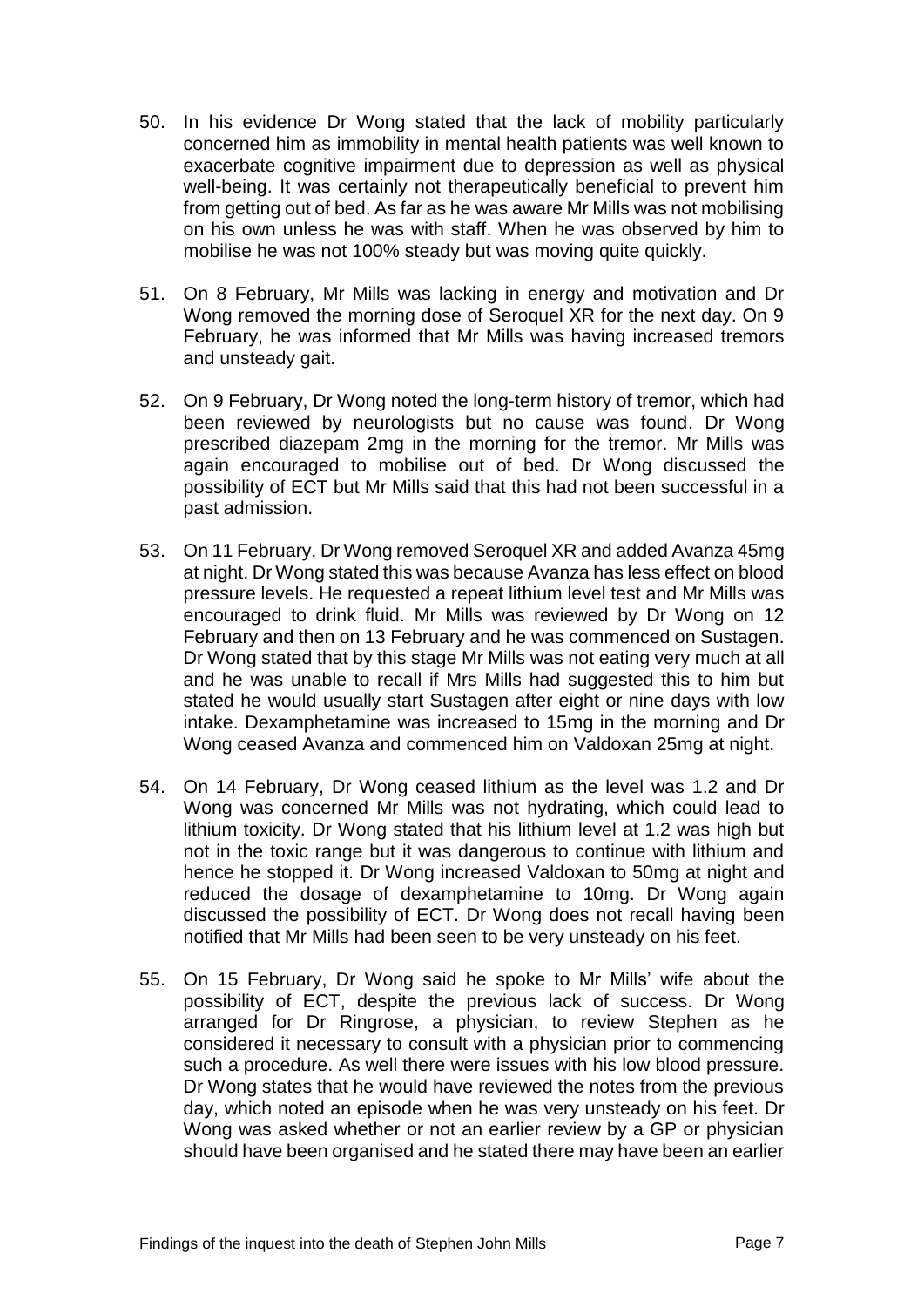opportunity for such a review but he was not sure that it would have changed anything.

- 56. Dr Wong was asked why he had not referred Mr Mills to a physiotherapist given his concerns about his immobility and exacerbation of his depression. He stated he was not sure a physiotherapist would have been able to do much with him given his reluctance to mobilise.
- 57. He also requested a second opinion from Dr Geffen, a psychiatrist, who had a special interest in ECT.
- 58. Dr Wong was asked whether since this incident he would have considered any change in practice. He responded that he probably would have asked for Mr Mills to be transferred to a mental health unit at the RBWH.
- 59. Dr Wong again reviewed Mr Mills on 17 February.
- 60. During the night of 17/18 February, Dr Wong was contacted by nursing staff and he had agreed Mr Mills should be taken to the RBWH by ambulance.
- 61. Dr Wong's telephone records indicate he was contacted at 12.20am. There were apparently a number of other calls to the TPH and RBWH during the morning but he does not recall those calls. He recalls speaking to Mrs Mills and his records suggest this was made at 6.20am and lasted for just over four minutes. Dr Wong stated that it would not have been his practice to contact a family member in these circumstances as he had not seen the patient and without a clear picture he could possibly alarm the family. By 6.20am the situation was no doubt clearer.
- 62. Dr Wong is unable to state the cause of Mr Mills' fall or seizure that led to his death. He is not sure which came first, the fall or the seizure.
- 63. He noted that Mr Mills' blood pressure was fluctuating during this admission and was quite low at times. However, as Mr Mills had been laying down in bed for the majority of the admission and had not been eating, it was not unexpected for his BP to be low. He agreed the nursing notes indicated Mr Mills was unsteady on his feet and that he was a falls risk. Dr Wong stated that Mr Mills was 'always a falls risk' and this was evident to staff at all times. It is unclear from the records as to whether or not there were any specific discussions between Dr Wong and nursing staff or nursing administration regarding his falls risk and management.

## *Nurses Evidence*

64. It is apparent from the substance of the evidence of RNs Lipman, Laurie, Keys and Monaghan that they were all largely on permanent night shift and had little to do with providing specific clinical care other than ensuring medications were taken and patients were getting the best sleep they could. RN Laurie was the nurse in charge.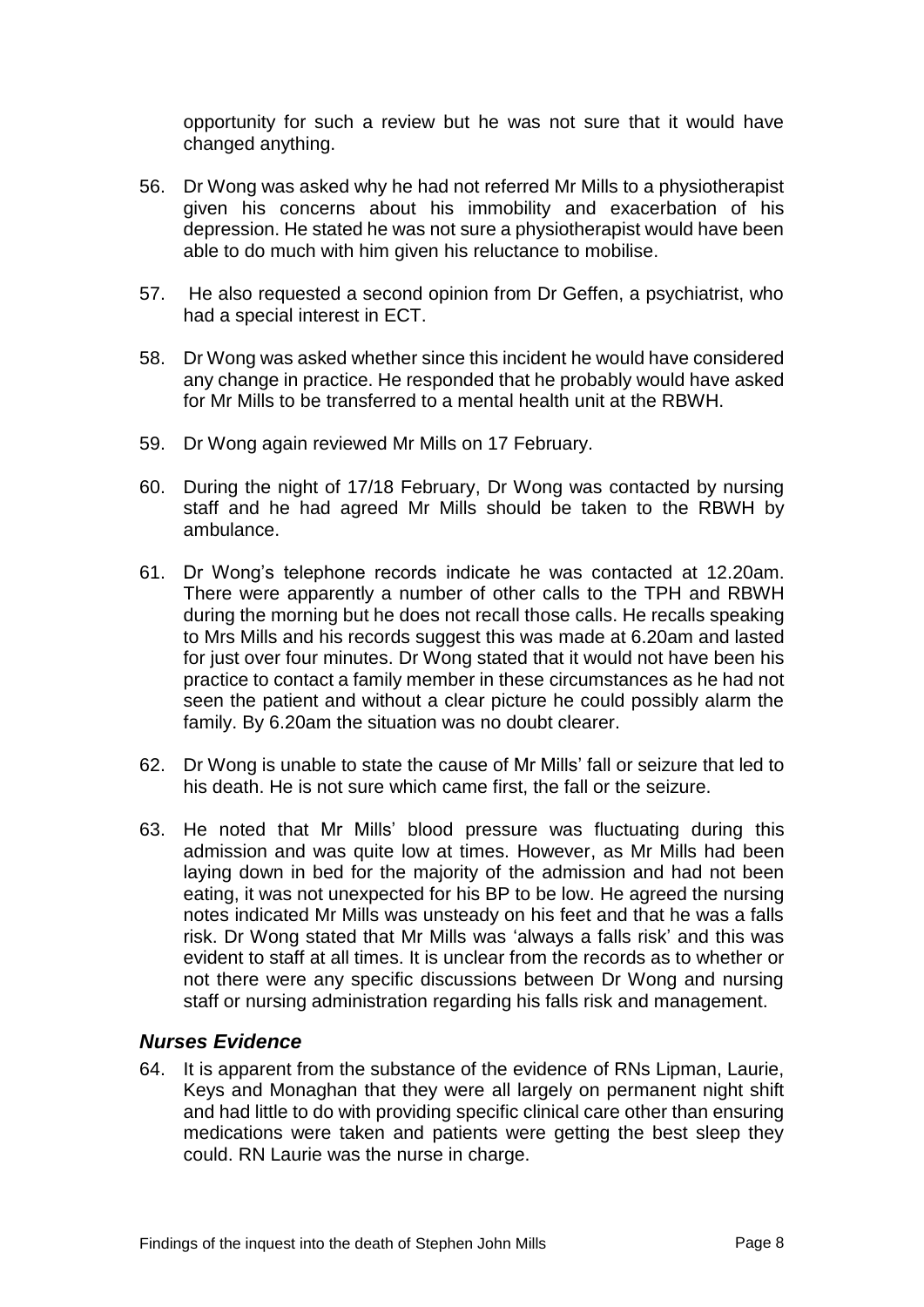- 65. A handover of all patients (up to 54 beds) is made at the commencement of the shift. The four nurses on night shift collectively looked after the patients and were not allotted specific patients. They did not therefore consider each patient's medical file other than as necessary. Mr Mills' room was close to the nurses' station. Mr Mills was on routine visual observations during the shift. He would have been observed along with other patients at around 10pm and 11pm.
- 66. None of the nurses recall any specific occasions of care for Mr Mills during this admission other than RN Laurie on one occasion. Sometime in the evening shift around 10 February 2013, RN Laurie recalls in his statement being approached by a patient who told him that Mr Mills had slipped in the bathroom. In evidence he says the patient did not refer to Mr Mills by name but RN Laurie went to the bathroom and Mr Mills was the only person there. He checked on Mr Mills who said he had not slipped and denied he had hurt himself. There were no physical injuries apparent and Mr Mills appeared to be walking steadily with no noticeable problems.
- 67. None of the nurses were aware of any nursing management problems other than Mr Mills would occasionally get up to go to the toilet or get a drink, but the rest of the time he would remain quietly in bed. None of them were aware of the previous fall incident during the earlier admission or of any falls risk assessments that had been made. The night shift staff were not involved in completing falls risk assessments.
- 68. With the exception of checking that he was asleep at various times whilst on duty, they largely had no other recollection of caring for him between 1 and 17 February 2013.
- 69. On 17 February 2013, it is apparent they were all at the nurses' station doing paperwork between 11.30pm and midnight. This was not unusual.
- 70. Sometime during this half hour period they recall hearing a loud noise/bang. RN Laurie looked around the nursing station counter, looked down the corridor and said someone had fallen. In oral evidence RN Laurie mentioned for the first time that he had just earlier seen Mr Mills walk past the nurses' station. They all rushed out of the nursing station and found Mr Mills lying on his back having a grand mal seizure. He was lying in front of the water cooler. They all said it was assumed he was at the water cooler to get a drink. RN Laurie stated an empty cup and water was on the carpet next to him and it appeared he had fallen whilst getting a drink. Once the seizure had stopped they moved him into the recovery position.
- 71. RN Lipman was asked to fetch a sphygmomanometre and RN Laurie undertook observations such as BP, temperature and oxygen saturation. No-one seems to have considered neurological observations, although RN Lipman says someone checked his head and they all considered he had a head injury. RN Laurie says he felt his head but could not see any physical injury. No-one completed a Glasgow Coma Score assessment.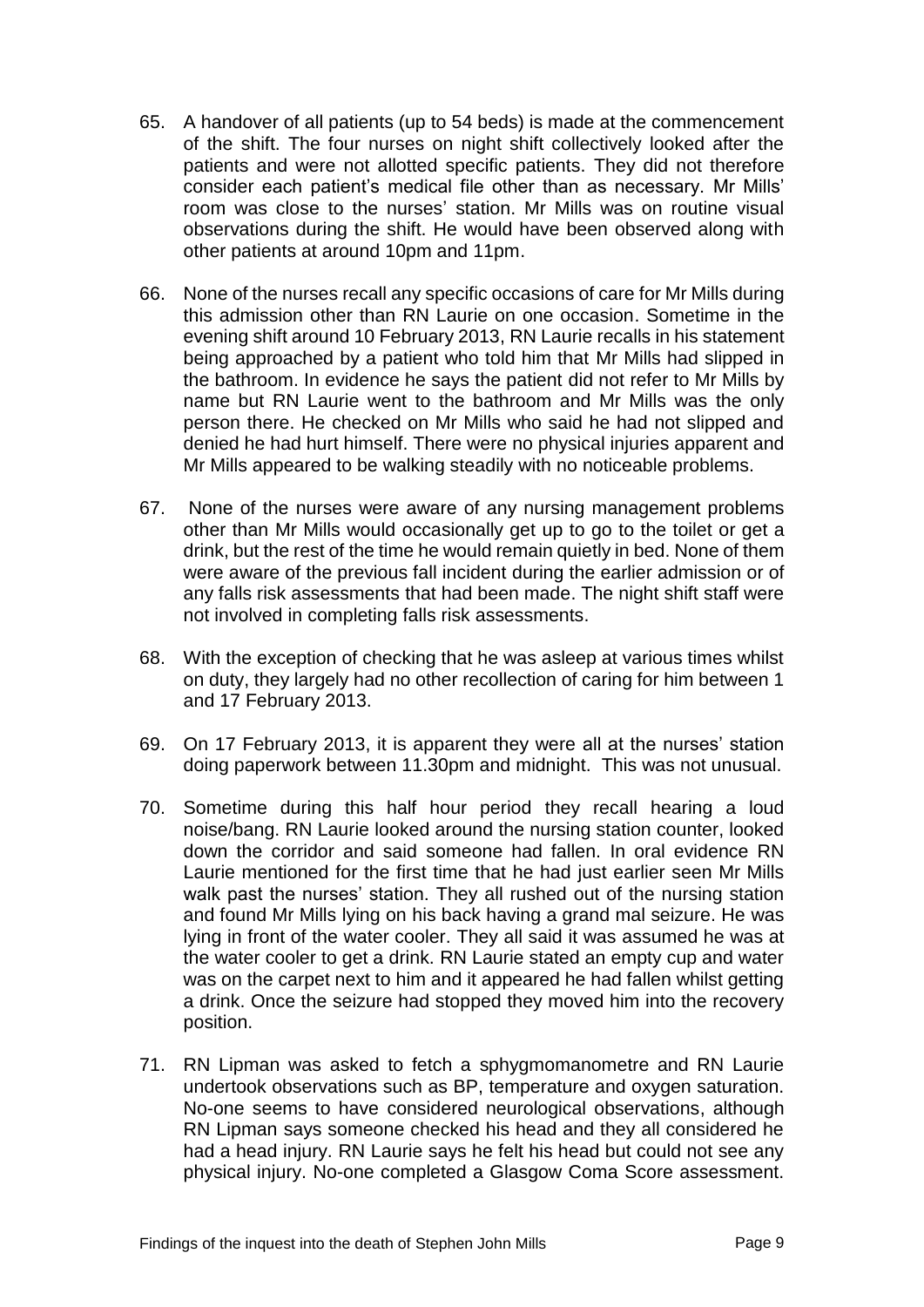They had some difficulty obtaining his BP but RN Keys was able to successfully from a lower limb. All of these observations were within the normal range, albeit they were not formally recorded anywhere. Mr Mills looked as if he was going to be sick and RN Lipman returned with a bowl and he vomited into the bowl.

- 72. RN Keys says she had a look in his medical records to see whether he had a recent history of suffering from seizures and noted there was no record of this. As he did not have a history of seizures she voiced her opinion that he should be transferred to another hospital to be reviewed medically.
- 73. It is now apparent that at 12.17am, RN Laurie rang the treating psychiatrist Dr Wong and at 12.20am the Queensland Ambulance Service (QAS). RN Keys photocopied various pages from the medical records so they could be sent to the hospital with the ambulance. RN Lipman stayed with Mr Mills giving him words of assurance and trying to cool him down. He was perspiring a lot and his clothes were wet with sweat. Mr Mills remained very confused and was sweating despite not having a temperature.
- 74. A short time later QAS arrived and a summary of what had occurred was provided. They were unable to put him in a collar as he was moving around and staff assisted with putting him on to the QAS trolley. RN Laurie recalls QAS staff asked various questions to try and assess whether he had suffered a cognitive impairment. He gave correct answers to some questions and a few minutes later gave incorrect answers to other questions. He left for the hospital at around 1am.

## *Issue of the time of the fall and subsequent actions taken*

- 75. It was somewhat unclear from witness statements as to when the fall occurred and Mr Mills was first observed. This has been clarified with further investigation.
- 76. The progress notes indicate a set of physical observations was taken at 11.55am, although it is unclear as to where or if these observations are in fact recorded.
- 77. The notes also referred to the transfer to hospital occurring at 1am. The nurses recall different times of the collapse. RN Lipman states the collapse occurred at around 11.30pm. RN Laurie recalls the collapse at around 11.45 to 11.50pm. RN Monaghan recalls the event occurred at around 11.42 to 11.45pm.
- 78. Dr Wong simply states he was contacted by nursing staff. His telephone records shows this to be at 12.17am.
- 79. The incident report, completed by RN Laurie on 18 February 2013, indicates Dr Wong was notified at 12.25am and the incident occurred at 11.50pm.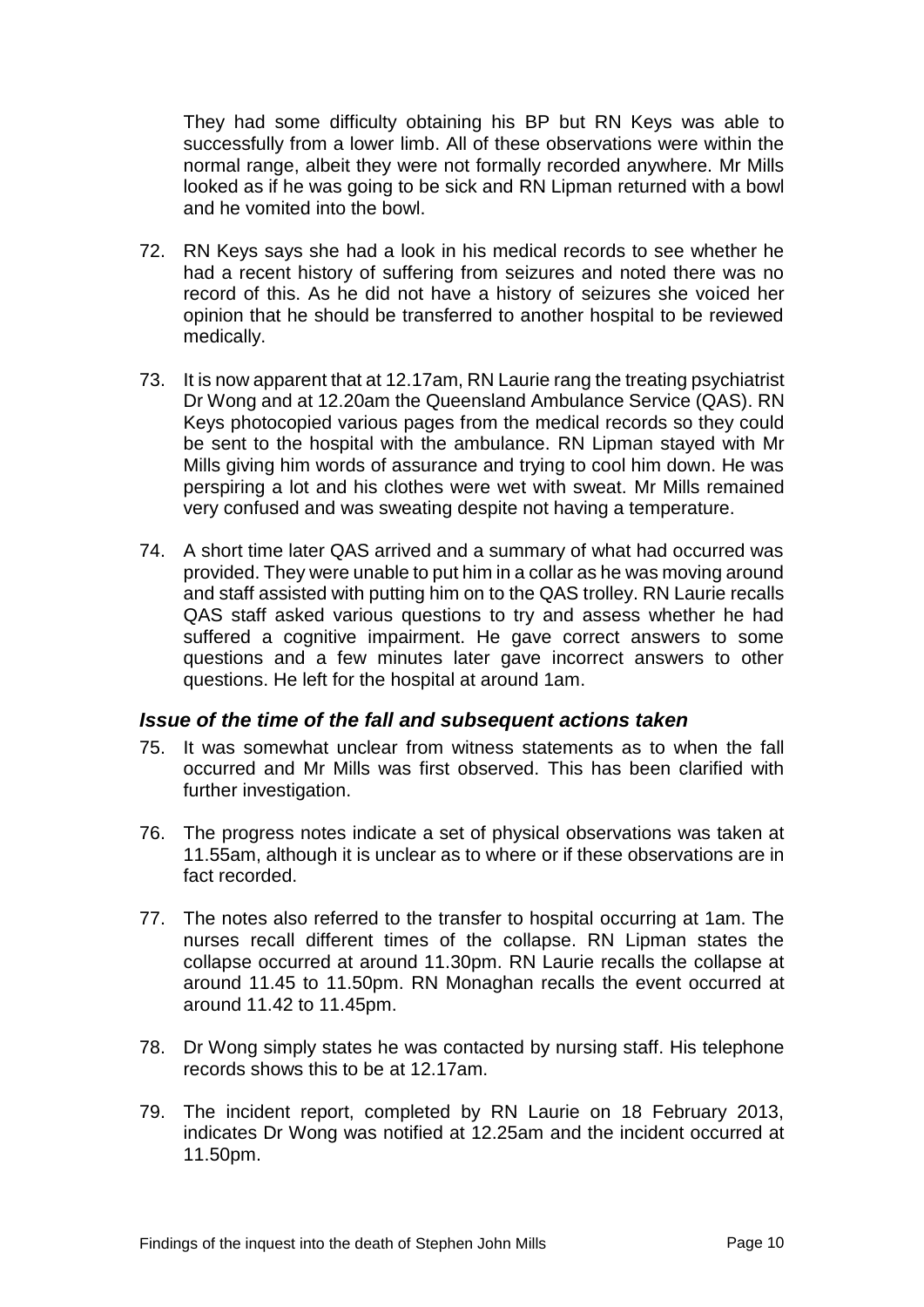80. The report states:–

*When in nursing station staff heard Stephen fall backward onto the floor. All staff when out of the station upon hearing Stephen's fall and witness Stephen having a ground mal seizure. The seizure lasted about 5 minutes but remained confused, disoriented and bringing up sputum with possible blood.*

- 81. Mrs Mills states that she was told by Dr Wong on the telephone on 18 February 2013 that he was telephoned by the hospital at 11pm and he told the staff to call an ambulance.
- 82. The QAS electronic ambulance report form (EARF) indicates a call was received at 12.21am and that the ambulance arrived at the scene at 12.33am. The patient was loaded at 12.53am and arrived at Hospital at 1.03am.
- 83. After hearing from each of the relevant witnesses it is my view that on balance the fall occurred before midnight and likely to be closer to 11.50pm than 11.30am.

# **Root cause analysis**

84. A Root Cause Analysis (RCA) was conducted and a report published on 2 May 2013. The RCA found a number of causal events and made a number of recommendations.

#### *Causal statement 1*

Due to an objective and systematic falls risk assessment tool not being completed, the client's acuity level for risk of falling was not identified in a timely manner. This may have been a contributing factor in the unexpected death of an inpatient as comprehensive falls prevention strategies were not considered in a timely manner.

#### *Recommendation 1*

Undertake a training needs analysis to identify strategies to increase conformance with the Falls Management Policy.

Review the Falls Management Policy and associated risk assessment tool to align with NSQHS standard 10 'Preventing Falls and Harm from Falls' and identify and instigate the implementation of falls prevention strategies on admission, during admission or when clinically indicated.

#### *Causal statement 2*

Due to the omission of communicating a syncope episode and fall that occurred during a previous admission the client's acuity level for risk of falling was not considered in a timely manner

## *Recommendation 2*

Review the risk alert process to ensure that when a client is identified as a falls risk, this is clearly communicated between admissions to prompt consideration of acuity level on admission.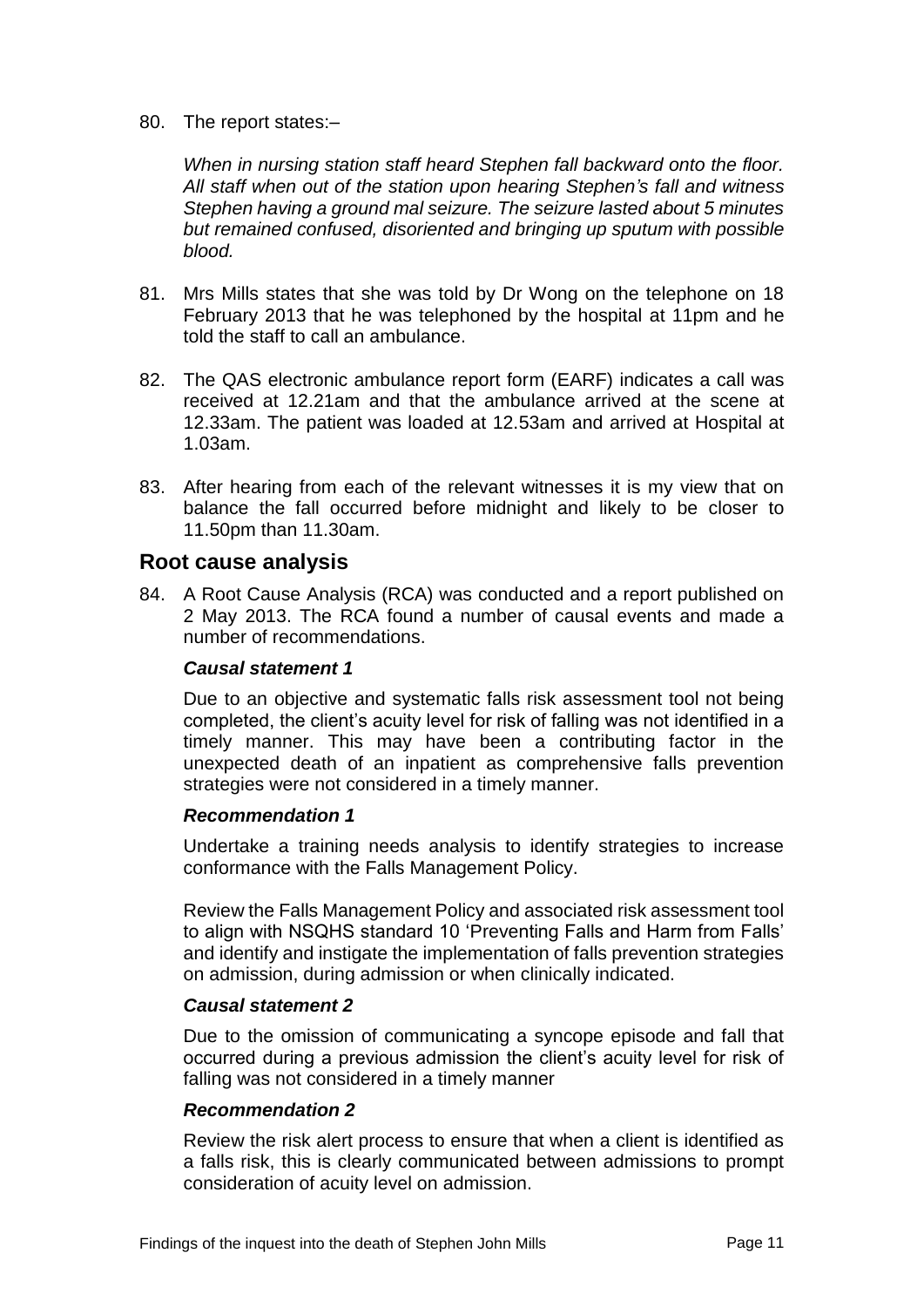## *Causal statement 3*

Due to no clearly defined processes for observing and responding to deterioration in physical health, results of fluid balance and physical observation charts were not clearly and consistently communicated between the multidisciplinary teams. This may have been a contributing factor in the unexpected death of an inpatient as the patient's physical health combined with his cardiac history may have increased the risk of the patient falling.

#### *Recommendation 3*

Review best practice guidelines for the completion of the body weight, diet and fluid, blood pressure pulse and temperature clinical observation charts. Develop an internal process/guideline and tools that clearly define the expectations of communication between the multidisciplinary team to share and effectively communicate clinical deterioration of inpatients and associated managed actions, in consultation with the multidisciplinary team.

#### *Causal statement 4*

Due to no clearly defined processes for observing and responding to deterioration in physical health as a result of medication intake, potential medication side-effects and interactions were not clearly and consistently communicated between the multidisciplinary teams.

#### *Recommendation 4*

Assess staff knowledge of how to access the online MIMS resource. Consider the development of an internal process/guideline for the management of clients taking medication such as lithium carbonate and dexamphetamine. Define the assessment, review communication of clinical deterioration of inpatients and associated managed actions for each medication. Develop an internal process/guideline and tools that clearly define the expectations of communication between the multidisciplinary team to share and effectively communicate clinical deterioration of inpatients and associated managed actions, in consultation with the multidisciplinary team.

#### *Causal statement 5*

Due to an individualised care plan not being documented, strategies to mitigate identified risks were not communicated in a clear and concise manner between the clinical team.

#### *Recommendation 5*

Undertake a training needs analysis to identify strategies to increase conformance with the Care Plan-Individual Management Policy. Review the care plan and associated risk assessment tools to align with NSQHS standard 6 'Clinical Handover'.

85. TPH was requested to report on the implementation of the recommendations.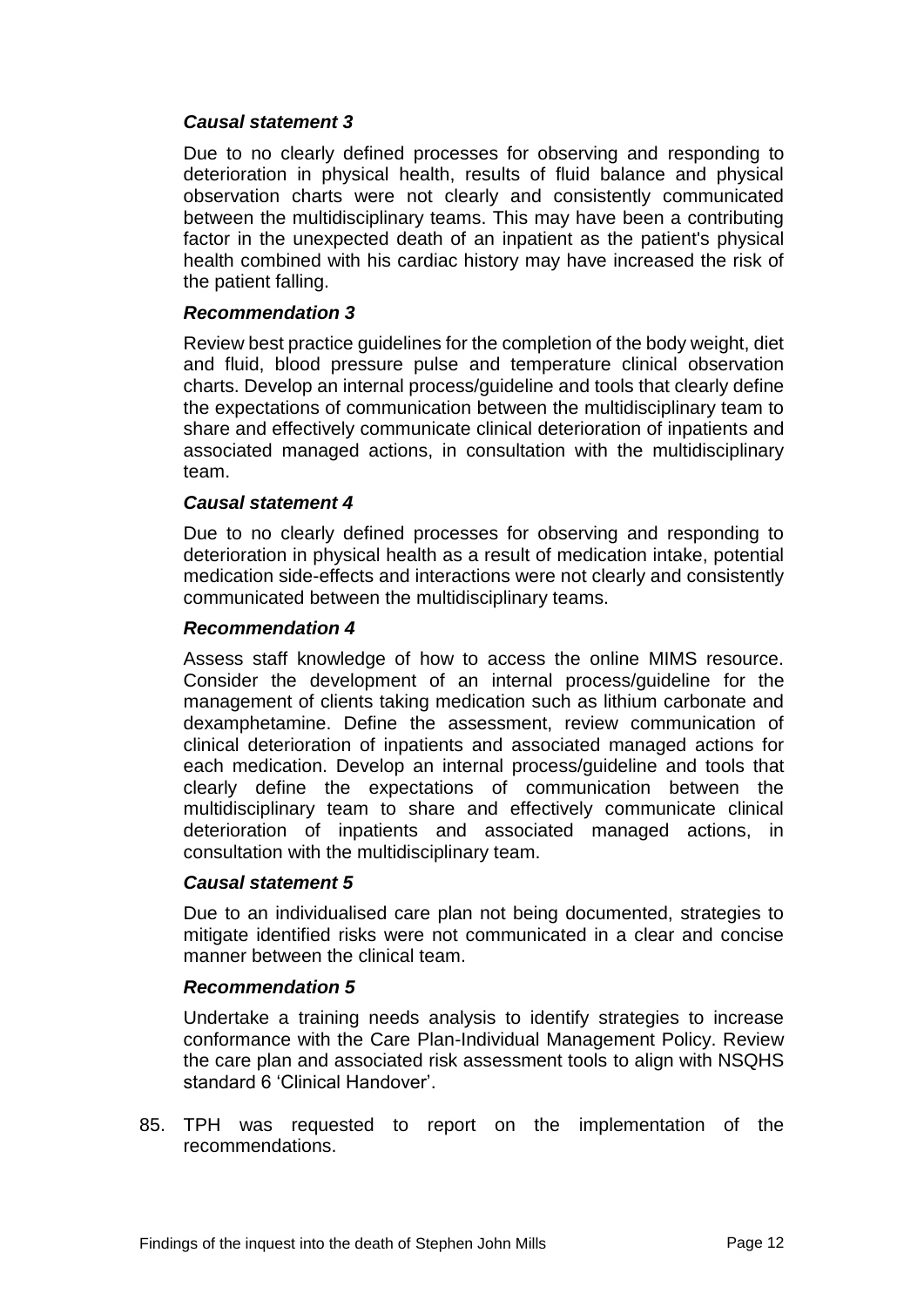## *Recommendation 1*

The Falls Management Procedure and Falls Risk Assessment tool were reviewed by senior members of nursing staff. Whilst the policy and tool were found to align with NSQHS standard 10 the tool was revised with a change of format and further instructions added to assist less frequent users to complete the form correctly.

The form was shifted from within the patient's medical record to a newly created folder for each patient that contain documents frequently used by nursing staff including the patient's care plan and observation and response chart.

The revised tool was implemented on 11 September 2013. Individual training was provided to the main initiators of the tool and formal education regarding falls management policy and risk assessment tool was provided to the wider group of nursing staff.

#### *Recommendation 2*

The risk alert process was reviewed by senior members of nursing staff. The patient alerts form was reviewed and altered both in format and content to prompt nursing staff to update the form on admission and if clinically required. Individual training was provided to the main initiators of the form.

#### *Recommendation 3*

New vital signs equipment was ordered. On 29 August 2013 and following the provision of equipment training a new policy *Recognising and Responding to Physical Deterioration Procedure* and *Observation and Response Chart* were implemented.

## **Expert review and evidence of Dr Storor**

86. Dr Storor is a consultant psychiatrist. He is also a Visiting Medical Officer at Brisbane Private Hospital. He was asked specific questions and provided his opinion.

#### *Your opinion as to the appropriateness of the suicide and/or risk assessments conducted by Toowong Private Hospital*

- 87. Dr Storor was of the opinion that appropriate risk assessments, functional assessments, substance assessment, and symptom assessments were carried out in all three admissions. On each admission he was identified as a low risk of suicide and low risk of harm to others.
- 88. Dr Storor stated that in formulating falls risk management plans the duties should be divided between nursing and medical staff. Nurses can take steps to address identified risks, relay these to the medical staff and in consultation work out a management plan. Falls risk management is part of the National Framework and is now routine.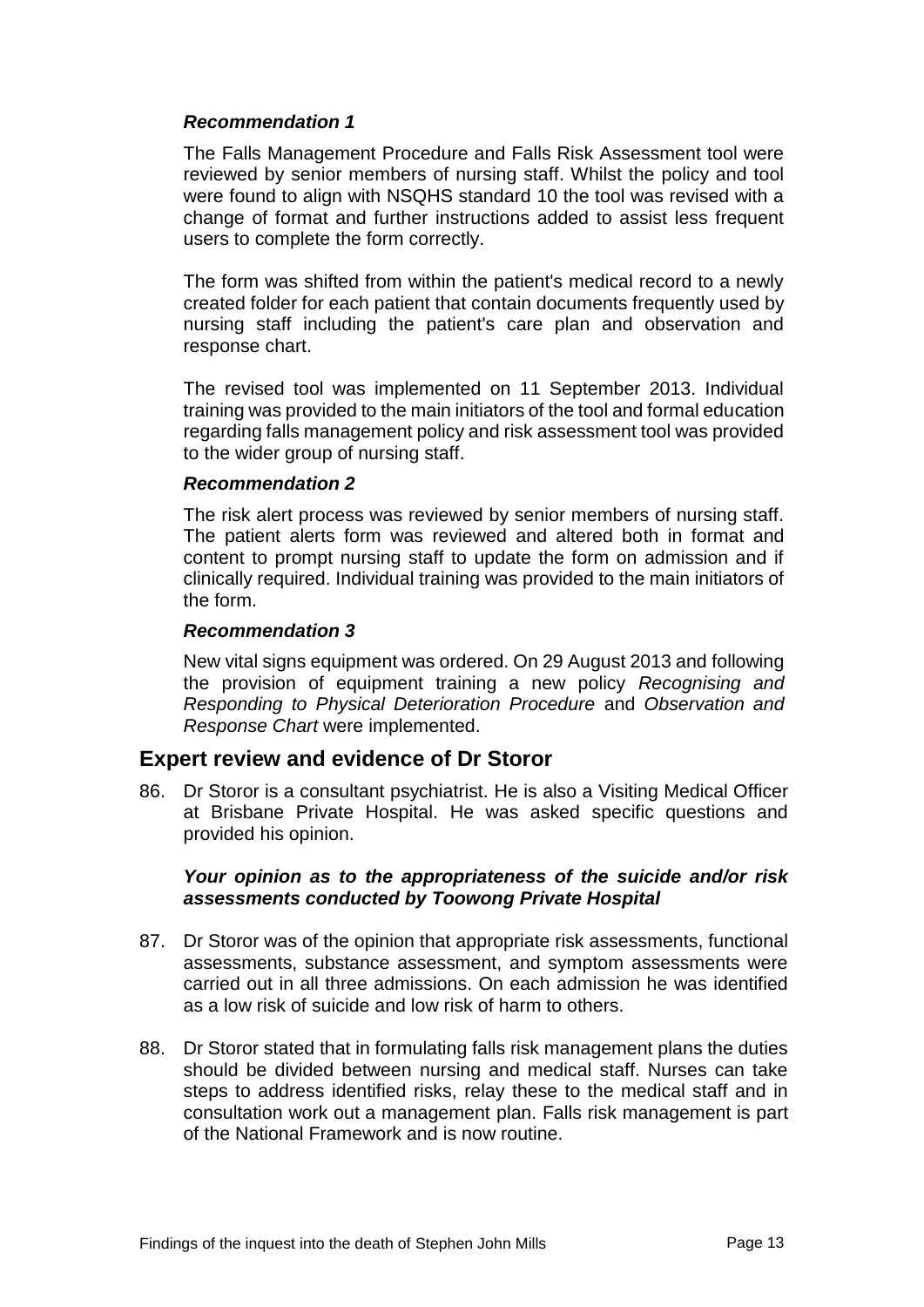- 89. In relation to falls risk assessments he noted that given Mr Mills had a serious fall in his first admission, it was appropriate that his falls risk be assessed on his readmission to hospital thereafter.
- 90. However, Dr Storor stated there is no record in the file of a falls risk assessment being undertaken during the third admission. This was particularly significant given that during this admission he was noted to be unsteady on his feet and suffered from low blood pressure.
- 91. Dr Storor stated it was his opinion that it was inappropriate that Mr Mills did not have a formal risk assessment documented on his third admission to Toowong Private Hospital.

## *Your opinion as to whether the level of observations of the deceased during his admission at Toowong Private* **Hospital** *were appropriate in light of his presentation and history*

- 92. Dr Storor stated that as to visual observations of Mr Mill's physical state, his opinion was these were not appropriate during the third admission to hospital. He was identified to be unsteady on his feet on 14 February 2013. The frequency of physical observations was increased. However, there was no increase in visual observation. Patients suspected to be at a risk of falls can be observed more frequently to better determine their risk of falling. If assessed to be at a risk of falling they can be nursed in bed and mobilised with nursing assistance and observation. In his opinion increased observation and monitoring of falls risk should have occurred.
- 93. Dr Storor noted physical observations were undertaken in all three admissions. In the case of the third admission, daily blood pressure readings were taken. However, a lying and standing blood pressure reading was taken on only one occasion on 10 February 2013. No postural drop was detected. Notwithstanding this lack of postural drop on that one occasion, in his opinion, given the reports that Mr Mills was hypotensive and unsteady on his feet, lying and standing or lying and sitting BP readings should have been taken regularly to monitor for postural blood pressure drop. He noted it was appropriate that blood pressure and other physical observations were increased to twice daily on 14 February 2013 after he was noted to be unsteady.
- 94. Dr Storor stated that although there were things undertaken there was no documentation as to why that was and there was no formal plan other than the isolated chart entry on 14 February and nothing after.

# *Any comment regarding the appropriateness of the medication (or the combination of medications) given to the deceased*

95. Dr Storor stated there were a number of medication changes made in the third admission. Overall, he thought the medication changes were reasonable. He stated it should be noted that one of the benefits of inpatient treatment, is that it enables a clinician to make appropriate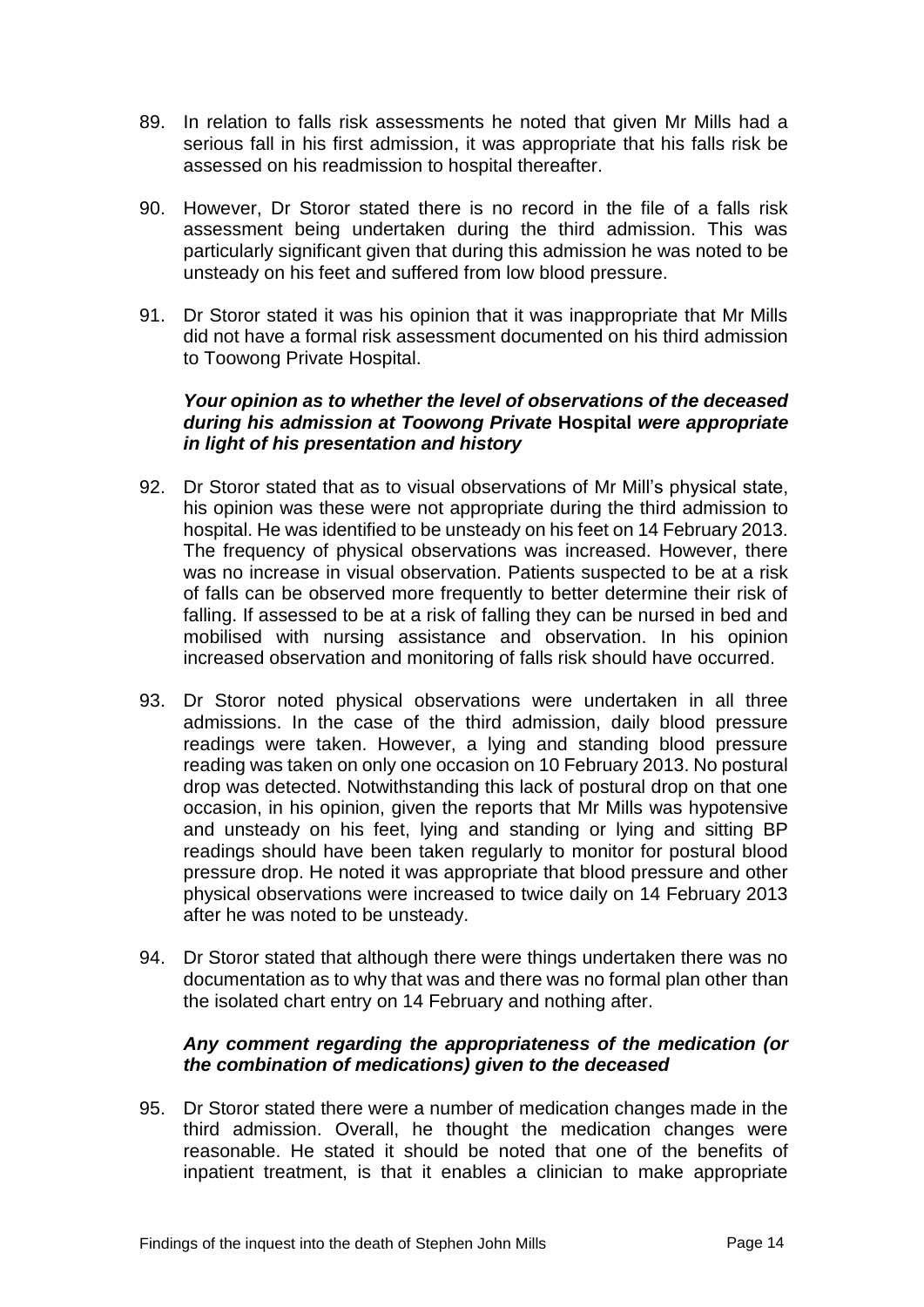medication changes much quicker than could be done in an outpatient setting, as it is possible to observe and monitor the patient regularly, watch for side-effects and their response to treatment. In his opinion the medication treatment undertaken by Dr Wong, was compatible with reasonable care as exercised by his psychiatric peers. That is not to say that all psychiatrists would have treated Mills in the same way. There is always difference of opinion and also Dr Wong had the benefit of seeing and treating Mr Mills on three previous hospital stays and had the benefit of his knowledge of past response to pharmacotherapy.

96. Dr Storor agreed Dr Wong made appropriate adjustment to his medication due to the low blood pressure. Dr Storor stated Mr Mills deteriorated quickly during this admission and when you step back and look at it in hindsight his management should have been medical as well as for mental health.

#### *Your opinion as to whether the care and treatment of the deceased during his admission at the Toowong Private Hospital was appropriate*

- 97. Dr Storor stated that the death of an inpatient at a psychiatric facility is an uncommon event and inevitably raises questions about the care and treatment of the patient. It is customary to conduct some form of clinical audit and this was done through the Root Cause Analysis.
- 98. The RCA made five major causal statements. In summary, these were:
	- A systemic falls risk assessment tool was not completed.
	- Mr Mills' acuity level for risk of falling was not considered in a timely manner.
	- Results of fluid balance and physical observation charts were not clearly and consistently communicated between the multidisciplinary team.
	- Potential medication side-effects and interactions were not clearly and consistently communicated between the multidisciplinary team.
	- An individualised care plan was not documented and thus strategies to mitigate identified risks were not communicated in a clear and concise manner between the clinical team.
- 99. In the opinion of Dr Storor, the RCA clearly documents the problems that occurred during the third admission. First and foremost, his falls risk was not clearly identified and communicated. No falls risk assessment was undertaken and the past history of a serious fall was not incorporated into the management plan. Secondly, when it became apparent that Mr Mills was a falls risk, there is no record in file notes that appropriate steps were taken to mitigate his risk. Typically, if a patient is considered to be a falls risk, they are placed on a bed close to the nurses' station so they can be observed more closely. File notes indicate his bed was near the nurses' station, however, there is no documentation to indicate this was part of a falls risk management plan. If it is considered that a patient was an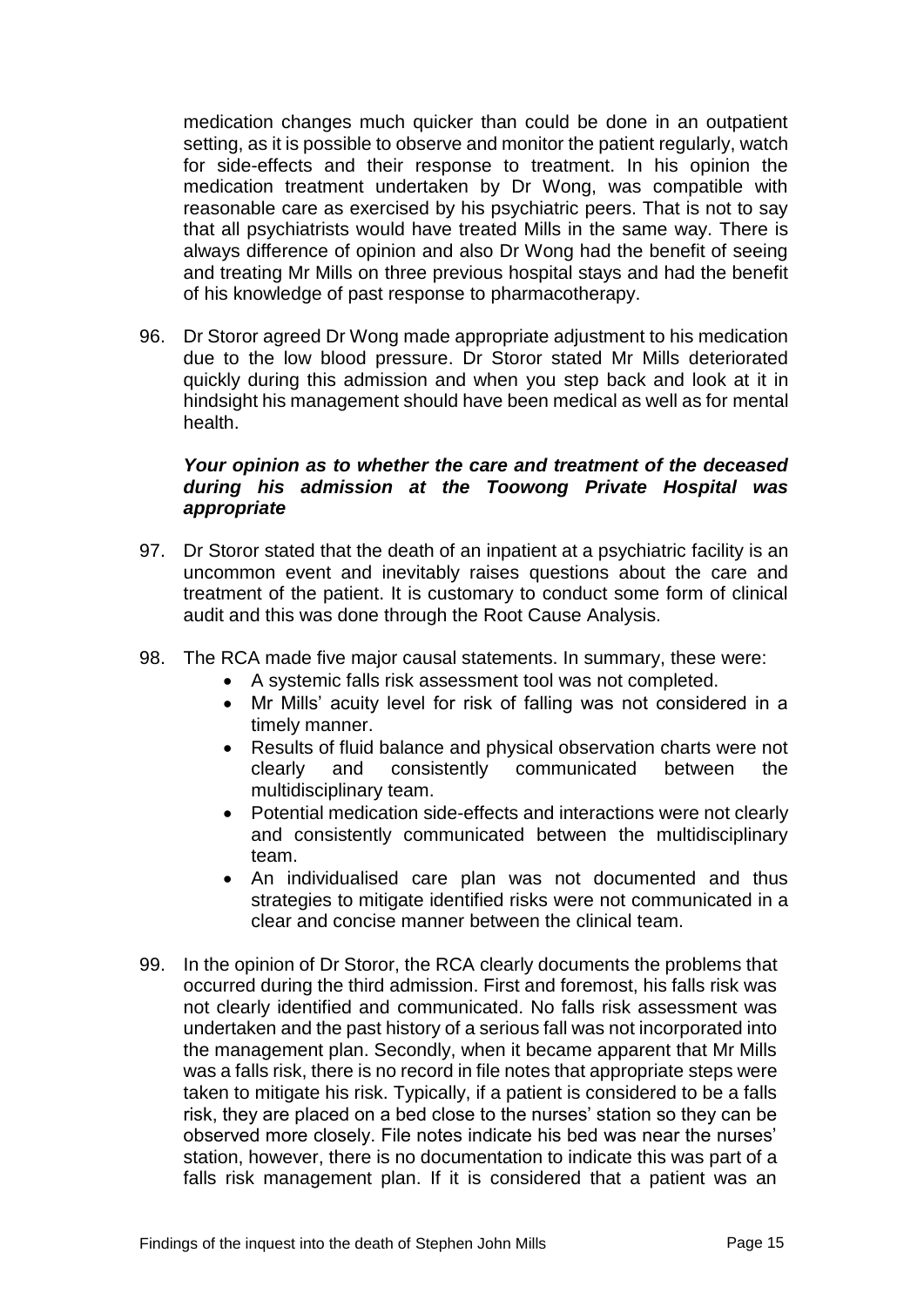ongoing falls risk, then it is appropriate to nurse the patient in bed and mobilise under the direct supervision of nursing staff. In the event the patient does not comply with these directions, then they may require constant observation. There is no documentation that these latter steps were considered or put in place in the third admission. This is in contrast to his second admission where he was identified as being at risk of falls and was moved closer to the nursing station and reviewed by a physiotherapist who implemented falls risk management strategies.

- 100. There were a number of other factors that may have contributed to his falls risk, including his fluid intake, the effects of his medication regime on his blood pressure and the possibility of significant postural drop in blood pressure on standing. The medical file documents that these factors were noted and observations recorded, but there is no documentation that comprehensive individual plans were adopted in light of these observations.
- 101. In Dr Storor's opinion, the standard of care provided to Mr Mills during this third admission was not what would be expected of an inpatient psychiatric facility. The major problems were that firstly, visual and physical observations were insufficient, and secondly, that when concerns were noted, there did not appear to be any coordinated response to those concerns or appropriate changes made to the management plan.
- 102. He found that Mr Mills did not have a formal risk assessment documented on his admission preceding his death. He considered this was not compatible with an appropriate standard of care for someone who had previously suffered a serious fall whilst an inpatient and was noted to be a falls risk on a number of previous admissions.
- 103. Dr Storor noted there were a number of medication changes to his medication regime during the admission preceding his death. Overall these changes were reasonable. In his opinion the medication treatment of Mr Mills undertaken by Dr Wong was compatible with reasonable care as exercised by his psychiatric peers.
- 104. Dr Storor stated his opinion that the RCA report documents clearly the problems that occurred during Mr Mills' admission to the hospital. In summary, the major problems were firstly, visual and physical observations were insufficient, and secondly, that when concerns were noted, there did not appear to be any coordinated response to those concerns or appropriate changes to the management plan.

## **Response by TPH to RCA Implementation**

105. Christine Alexia Gee is the Chief Executive Officer of Toowong Private Hospital. She is also a current board member of the Australian Commission for Safety & Quality in Health Care. She provided a statement and a number of exhibits setting out the key steps taken and changes that have occurred since Mr Mills' death.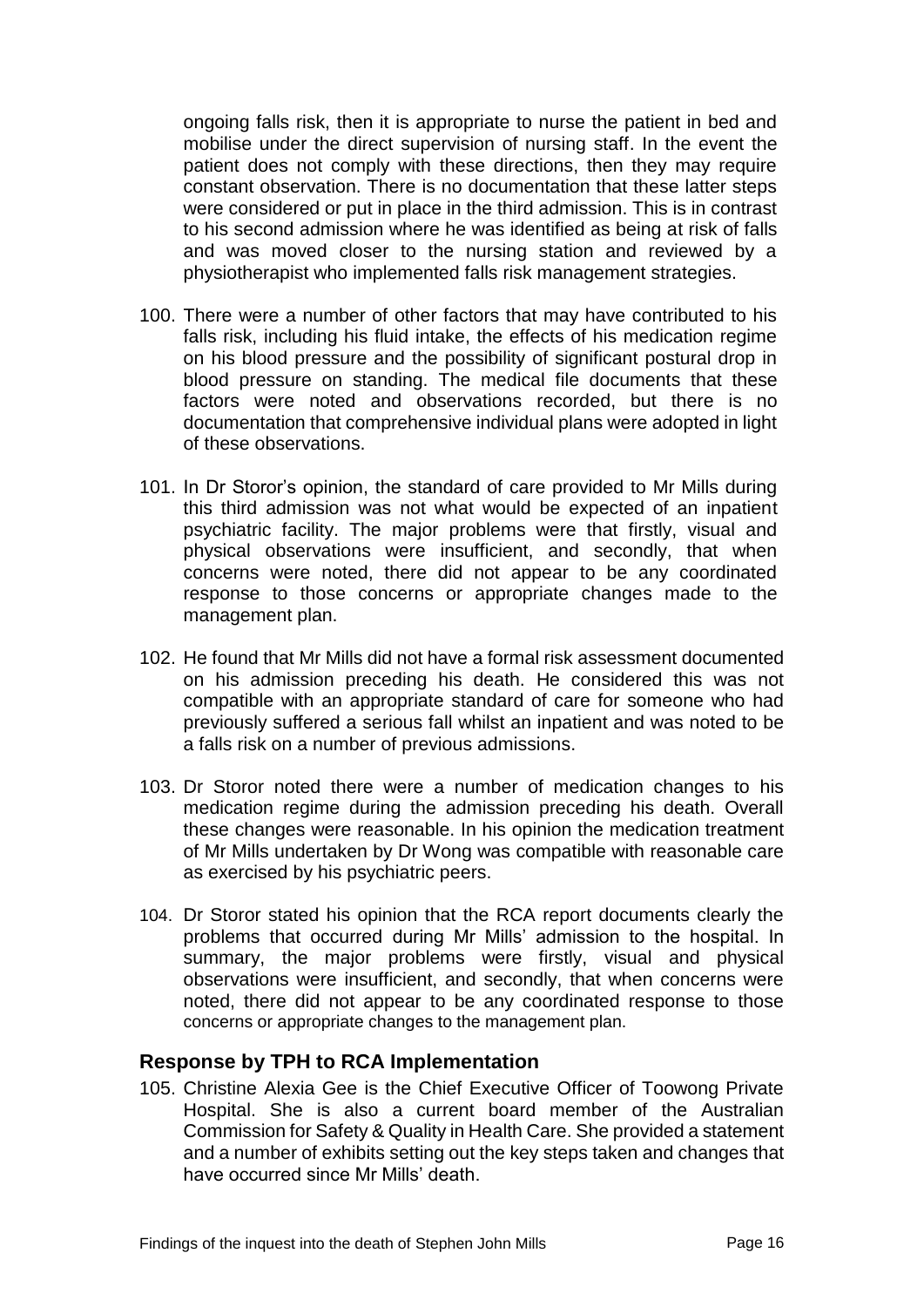- 106. The hospital has become accredited to the Australian Quality Management Systems Standard and other standards in line with the Australian Health Services Safety and Quality Accreditation Scheme.
- 107. The hospital initiated two separate reviews, the first being the Root Cause Analysis and the second review by the hospital's Patient Care Review Committee. She states that the hospital has implemented actions in accordance with the recommendations which arose from the RCA and the PCRC. In particular, the falls management procedure was reviewed by senior clinical staff members and found to align with the National Standard but the format was changed and further instructions added to assist less frequent users to complete the form correctly.
- 108. Prompts to ensure compliance by nursing staff to complete the Falls Risk Assessment Tool have also been initiated. The tool document has also now been shifted to a blue folder which contains documents for each patient that are frequently used by nursing staff including the patient's care plan and observation and response chart. In addition, if a patient is assessed as a falls risk, it is recorded on the nurse's station electronic white board in the comments section alongside the patient's name. At the commencement of each shift, this comment is then automatically generated on to the patient's allocated nurse's handover sheet.
- 109. Individual training has been provided to the main initiators of the tool namely the admissions nurse and shift coordinators.
- 110. The effectiveness of strategies to prove the completion rate of the falls risk assessment tool has been assessed monthly through an audit. The completion rate currently approaches 90%.
- 111. The risk alert process has also been reviewed with a number of strategies to ensure compliance. Audits indicate completion on admission at an average of 86%.
- 112. The hospital has also now implemented a Recognising and Responding to Physical Deterioration Procedure. New mobile equipment was introduced and formal training in relation to the procedure and use of the equipment has taken place. Audits have indicated a high level of compliance with the new procedure.
- 113. A revised Fluid and Sustenance Chart has also been developed. The changes made to the form enable the intake and output of fluids to be totalled every 24 hours to assist with monitoring.
- 114. With regards to neurological assessments, the head injuries observation form has been updated to make it more user friendly. A new GCS neurological chart has also been introduced.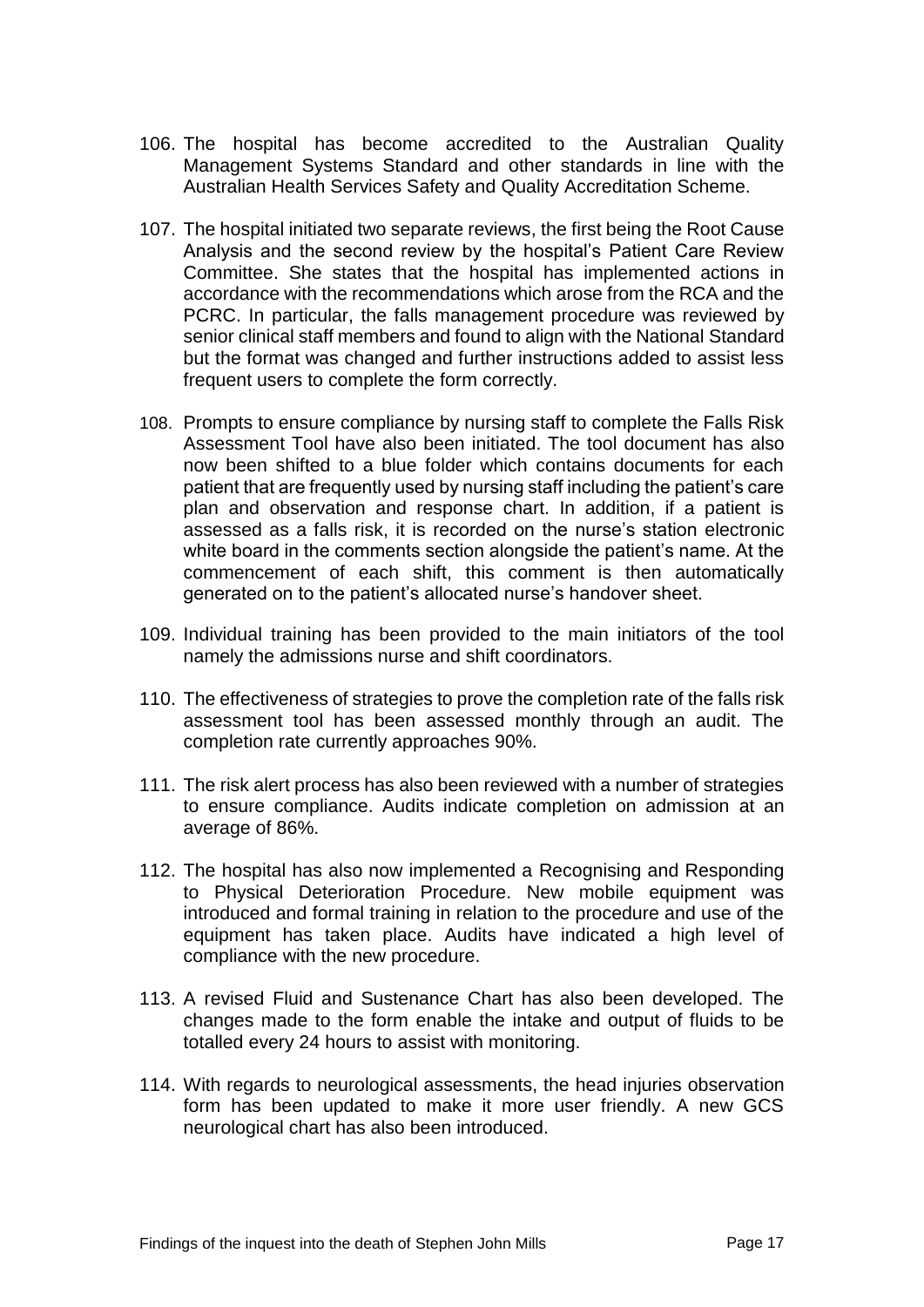- 115. The hospital has also made a decision to develop a procedure aligned with the RANZCP's Guidelines for the use of dexamphetamine and methylphenidate in adults. This requires a psychiatrist to obtain a second medical opinion before commencing an inpatient on dexamphetamine or methylphenidate or as soon as possible following the patient's admission for ongoing prescriptions. These procedures have been implemented since 29 January 2015.
- 116. A review of the nursing care plan has also been undertaken which has been shifted from the patient's medical record to the blue folder for each patient referred to previously. Training and formal education with regards to the nursing care plans have been held on a number of occasions. Two specific days per week have been allocated for nursing staff to review and/or complete nursing care plans. Compliance has been audited with a marked increase in compliance of completion for the nursing care plan approaching 95%.
- 117. Since February 2003, a one hour overlap between shifts has been introduced to enable clinical handovers to take place. A revised Clinical Communication and Handover Procedure has also been developed and the new process has been rolled out.
- 118. As well the inter-hospital transfer process was reviewed and a new form developed to facilitate clinical handover between hospitals. This form includes a checklist to prompt staff to comply with the procedure including contacting the next of kin.
- 119. All staff receive annual compulsory in-service training on a range of health and safety topics including risk management, incident and accident reporting and CPR. Clinical staff also attend an annual compulsory clinical skills day on a variety of subjects and topics. Staff surveys indicated that a high majority of staff agree they possess knowledge across the variety of policy areas at a high level.
- 120. In Ms Zerner's submissions she stated there were two possible further improvements, which the hospital may consider. They include:
	- a. Reviewing the section 'Post Falls Management' in the 'Falls Management Procedure' in relation to assessing and managing a patient with a potential head injury in a witnessed or unwitnessed fall. This includes, if the fall is unwitnessed, having staff undertake a neurological assessment using the Glasgow Coma Scale.
	- b. Reviewing the process of patient allocation on night duty. Currently the nursing staff are required to care for all patients who are in hospital for that shift. At capacity, that is 54 patients which makes it difficult for staff to review the relevant medical records and to get to know the patients they are allocated.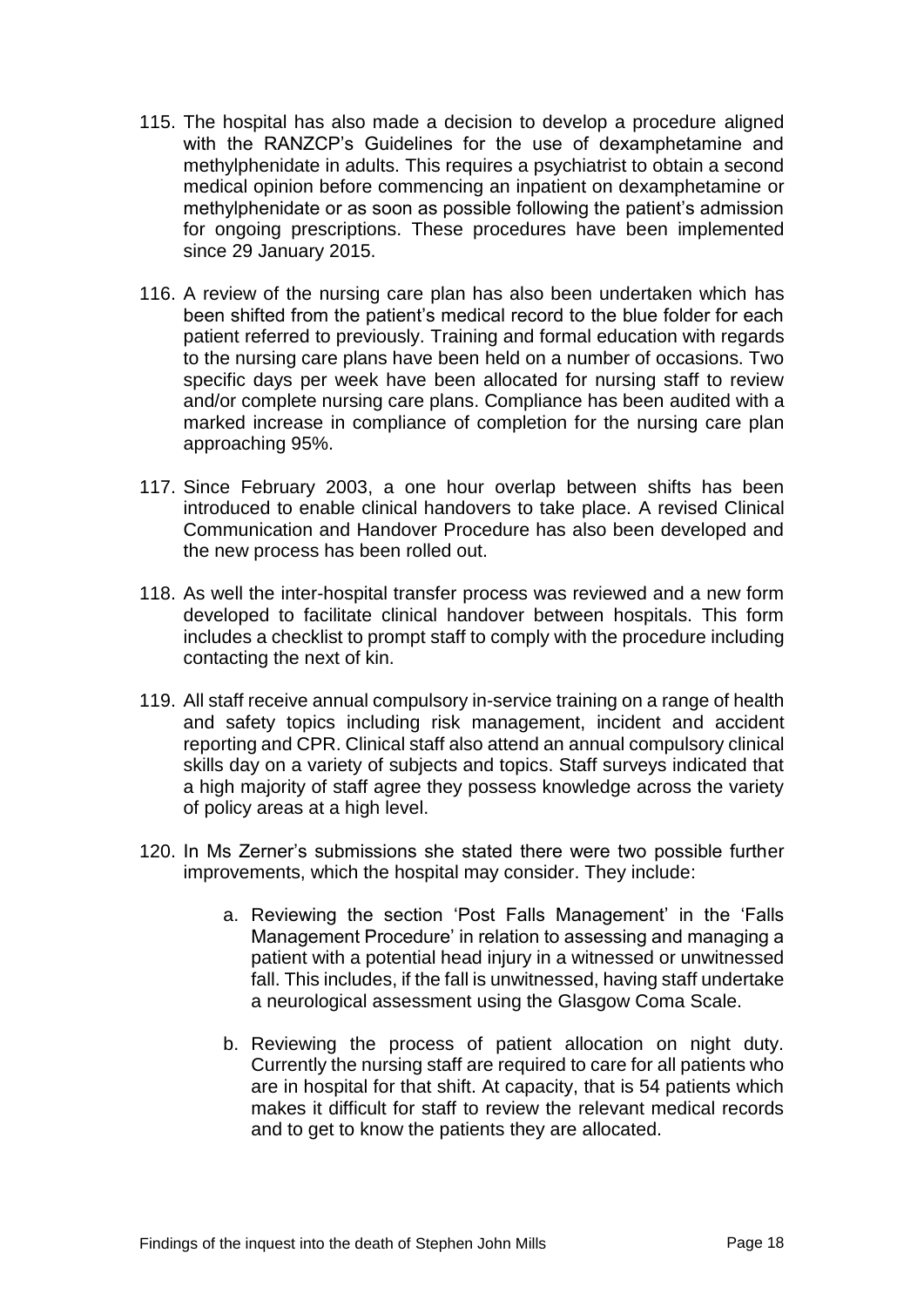- 121. The hospital completed that review and their submissions note the following:
	- (i) The hospital has recently undertaken renovations which has increased capacity from 54 to 58 a beds.
	- (ii) The 58 bed facility was due to commence on 29 June 2015.
	- (iii) With this increase in bed numbers additional nursing staff will be rostered on the night shift.
	- (iv) From 29 June 2015, the hospital will implement a three month trial of allocating specific patients to specific nursing staff on the night shift, rather than by the current arrangement of allocating all patients in the hospital to all nursing staff on the night shift.
- 122. Ms McGee stated it was always hospital policy that family should be notified in the event of a transfer to another hospital and this should have been conducted by nursing staff whether or not the medical staff intended to also contact family. In this instance this fell to RN Laurie. Ms McGee also apologised for a subsequent call made by another staff member regarding the transfer of Mr Mill's belongings at a time that was clearly upsetting for the family. That staff member would not have been aware of the seriousness of the event.

# **Conclusions**

- 123. In reaching my conclusions it should be kept in mind that a coroner must not include in the findings or any comments or recommendations, statements that a person is or maybe guilty of an offence or is or maybe civilly liable for something.<sup>1</sup> The focus is on discovering what happened. not on ascribing guilt, attributing blame or apportioning liability. The purpose is to inform the family and the public of how the death occurred with a view to reducing the likelihood of similar deaths.
- 124. If, from information obtained at an inquest or during the investigation, a coroner reasonably believes that the information may cause a disciplinary body for a person's profession or trade to inquire into or take steps in relation to the person's conduct, then the coroner may give that information to that body.
- 125. Although there were some minor discrepancies in some of the evidence ultimately this does not create any significant concern for my ultimate findings. As I have found, the fall happened after 11.30pm and closer to 11.50pm. I find there was no delay in staff attending to Mr Mills. The contact with Dr Wong and the transfer by ambulance to RBWH was relatively timely although in hindsight this could have occurred sooner. There did appear to be some degree of complacency in the tone of the telephone call by RN Laurie to QAS as regards to the level of emergency. However, if there was any consequent delay this did not contribute to the outcome given the severity of the injury to Mr Mills' head.

l

<sup>1</sup> s 45(5) *Coroners Act 2003*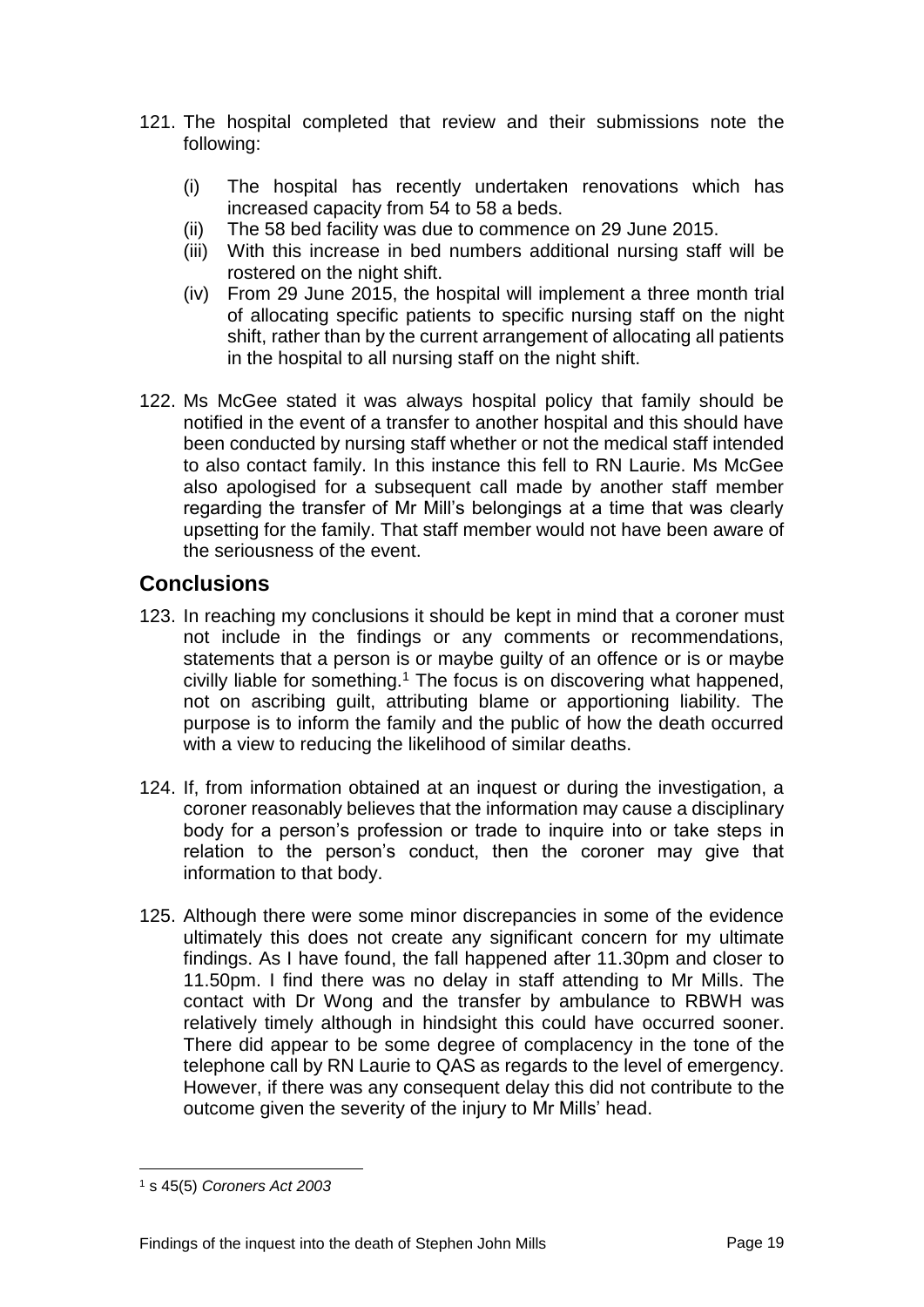- 126. It is evident that Mrs Mills should have been contacted by the hospital staff when Mr Mills was transferred to RBWH and this did not happen. The hospital has apologised. There is no doubt this has added to the perception by the family that Mr Mills' management and care by TPH was lacking in some way.
- 127. In most health care related adverse events there are usually multifactorial issues and a combination of system and human errors. Poor communication, poor documentation and a lack of safeguards can result in poor decisions being made.
- 128. In-hospital trauma from a fall is certainly an event that should in most cases be preventable or at the very least minimised. It is for this reason that significant attention has been given to falls prevention in the hospital system over the last decade or so. It has been identified that falls prevention requires a multidisciplinary approach with engagement by staff at a number of levels and requires the setting up of appropriate operational practices and engagement by the organisation.
- 129. TPH did have a falls risk policy and assessment tool in place. The hospital falls management procedure also outlined the steps, which should be taken following a fall. This included recording neurological observations using the Glasgow Coma Scale. In this case it also noted that although the staff suspected Mr Mills had hit his head they did not undertake a neurological observation or utilise the Glasgow Coma Scale and this should have occurred. Again, this failure did not alter the outcome for Mr Mills but maybe an example of a degree of disconnect by staff from operational policy.
- 130. The submissions by TPH concede that during the admission to hospital an objective and systemic falls risk assessment tool (FRAT) had not been completed and so the risk of falling had not been formally identified using a standardised tool. The hospital acknowledges that in not completing the tool, Mr Mills was not afforded the opportunity to have a coordinated plan put in place to address any risk of falling with which he presented, or to have that plan amended as his condition, cooperation and compliance warranted.
- 131. The hospital also acknowledged that during the subject admission there were incidents and circumstances antecedent to Mr Mills' collapse, which indicated that he was a falls risk. Despite the numerous references to Mr Mills spending most of his time in bed, there is evidence Mr Mills was mobilising. On 16 February 2013, Mr Mills was observed to be out of his room on four occasions to get water. RN Lipman recalls Mr Mills would occasionally get up to go to the toilet or to get a drink during the night. None of the night staff were advised either in a handover or elsewhere that Mr Mills was a falls risk. There was some information on the patient record, which if collated together and considered could have resulted in that conclusion. But this is why it is important for falls risk assessments to be made on admission and be reconsidered as circumstances for the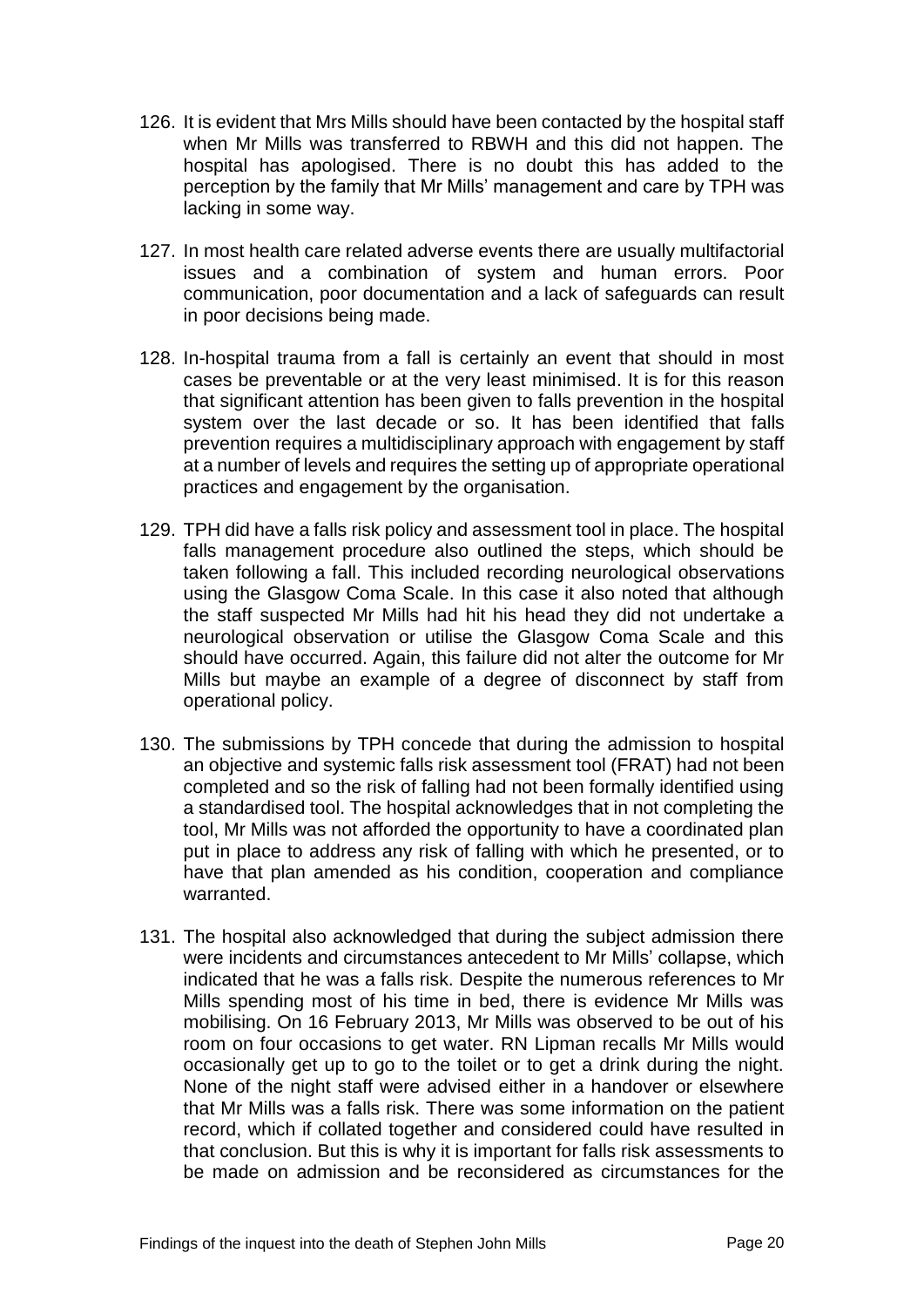patient changed and considered by staff at various levels so an understanding and plan can be implemented.

- 132. The hospital states, and it is accepted, that although no FRAT was completed, the incidents and circumstances referred to above were not totally ignored and that a number of practical strategies were implemented by moving him to a room closer to the nurse's station, monitoring his fluid intake, increasing his daily physical observations to twice daily and encouraging mobilisation and noting his mobility issues in the progress notes.
- 133. The hospital's submissions queried whether any other strategies might have been implemented which would have prevented the outcome. It is stated that in the event the fall was caused due to a transient loss of consciousness, it is difficult to conceive how this could have been avoided short of a confinement to bed. It submitted that even if a number of other strategies had been implemented as suggested by Dr Storor, it still could not be reasonably concluded that the fall and head injury would have been avoided.
- 134. Such strategies included potential participation in physiotherapy, an earlier review by a physician or transfer to another hospital for further assessment. If a coordinated plan for managing Mr Mills had been documented and implemented it would most likely have been highlighted to nursing staff that Mr Mills was a falls risk and during the occasions when he was observed to be mobilising, monitoring of his movement and other interaction would have taken place. It is accepted that none of this may have made a difference but it could have and that is the very point in having these procedures, tools and plans in place.
- 135. From the outset of Mr Mills' admission Dr Wong was concerned about Mr Mills' low blood pressure and mobility. He said he knew all along that Mr Mills was a falls risk and that he spoke frequently to nursing staff about the risk. He expected Mr Mills would be supervised by nursing staff when mobilising.
- 136. As at 11 February 2013, Dr Wong was aware Mr Mills was suffering postural hypotension. Despite this, he did not request the monitoring of Mr Mills' lying and standing blood pressure or increase the daily observations to twice daily (this was nurse initiated on 14 February 2013). Further, despite the obvious deterioration in Mr Mills' physical condition and his concern that they were 'racing against time' to treat Mr Mills' depression, he did not seek the input of a physician until 15 February 2013.
- 137. Dr Wong was of the view Mr Mills had long standing low blood pressure and that even if he had sought advice or review, it would not have changed the outcome. Dr Ringrose, physician had seen Mr Mills on a previous occasion and was aware of his low blood pressure but did not alter Mr Mills' treatment. Dr Wong was cognisant of Mr Mills' low blood pressure in prescribing the various medications he did for Mr Mills. Dr Storor was not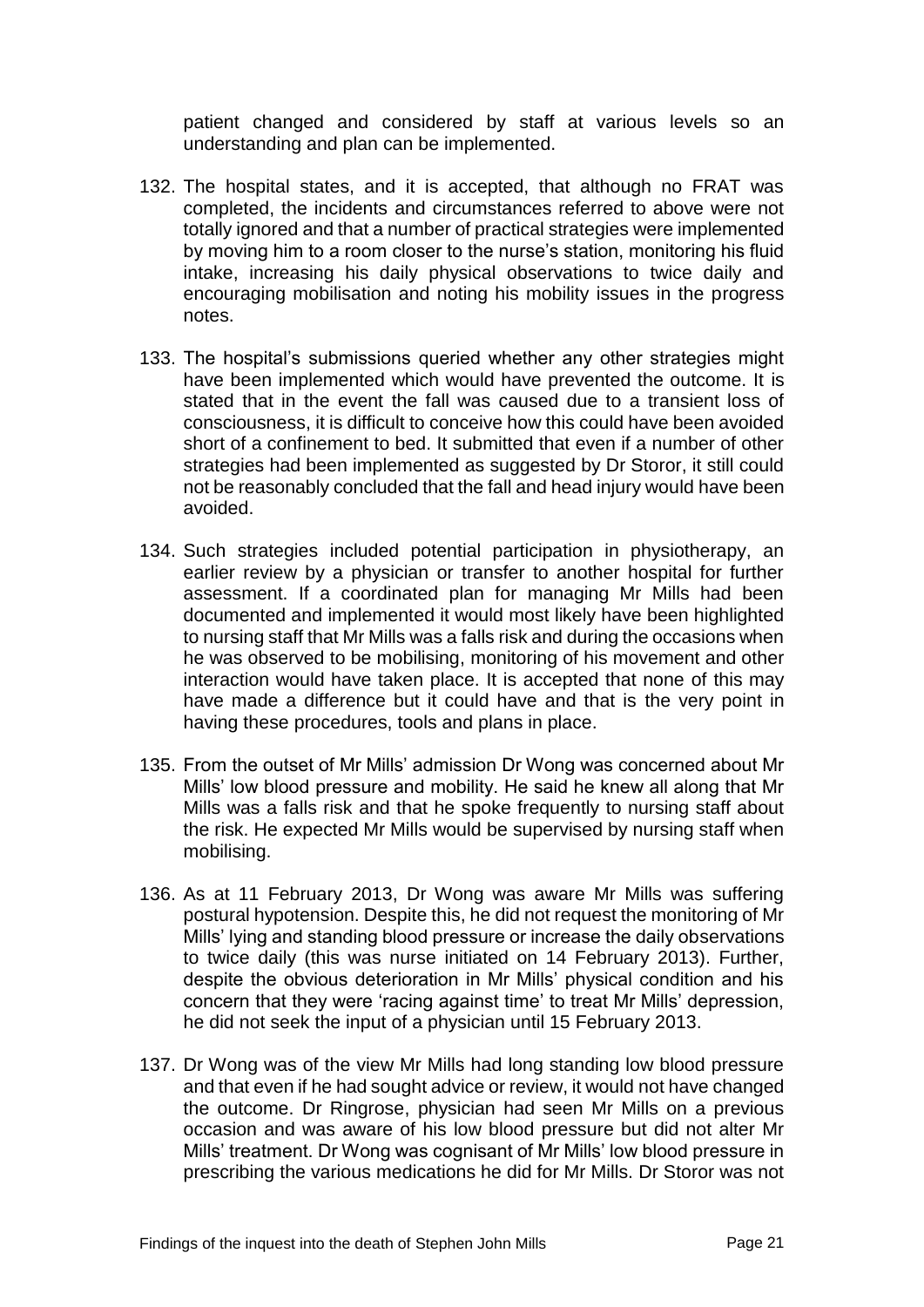critical of the medications prescribed or the frequency of the changes to the medication regime by Dr Wong. There was no evidence the medications ordered by Dr Wong were affecting Mr Mills' mobility. Dr Storor stated he is of the view it is only with hindsight that Dr Wong should have sought earlier physical review of Mr Mills.

- 138. Dr Wong conceded Mr Mills was not afforded the opportunity of considering whether he would participate in physiotherapy; or being reviewed earlier by Dr Ringrose; or of being transferred to the Wesley Hospital for assessment. Such interventions would not guarantee he did not fall and may not have changed Mr Mills' outcome, but they may have.
- 139. Dr Wong advised as a result of the death of Mr Mills, he would now transfer a patient suffering similar symptoms to Mr Mills to another hospital for assessment at an earlier time.
- 140. The TPH has undertaken a review of its policies and procedures following Mr Mills' death. Whilst this was in response to the RCA and the outcome of the Patient Care Committee review, a number of the changes were also in response to the Australian Health Service Safety and Quality Accreditation Scheme and the NSQHS (National Safety & Quality Health Service) Standards, which were introduced in January 2013. Evidence was heard that staff have been trained, new equipment purchased and an auditing system implemented to ensure compliance. At one level it appears the hospital has endeavoured to improve its services, including its management of patients who present as a falls risk. I did get a slightly apprehensive feeling on hearing some of the limited evidence from the night staff that they were not altogether aware of some of the changes. That is frequently the type of evidence I hear in other health care related cases, so TPH is not alone in its struggles to communicate changes to policy and procedure to all staff. No doubt Ms McGee heard some of that evidence and I certainly encourage the hospital to remain vigilant regarding staff engagement in policy changes and training.

# **Findings required by s. 45**

## **Identity of the deceased** – Stephen John Mills

**How he died** – Mr Mills died from a head injury suffered from a fall whilst he was a patient at the Toowong Private Hospital. No falls risk assessment was completed on his admission to hospital despite a history of a fall at a previous admission. During the admission there was an abundance of objective evidence that Mr Mills was a falls risk. Although there were steps taken to treat individual aspects of his condition, some of which included those placing him at risk of a fall. none of this was considered holistically as part of a falls risk management plan. As such there